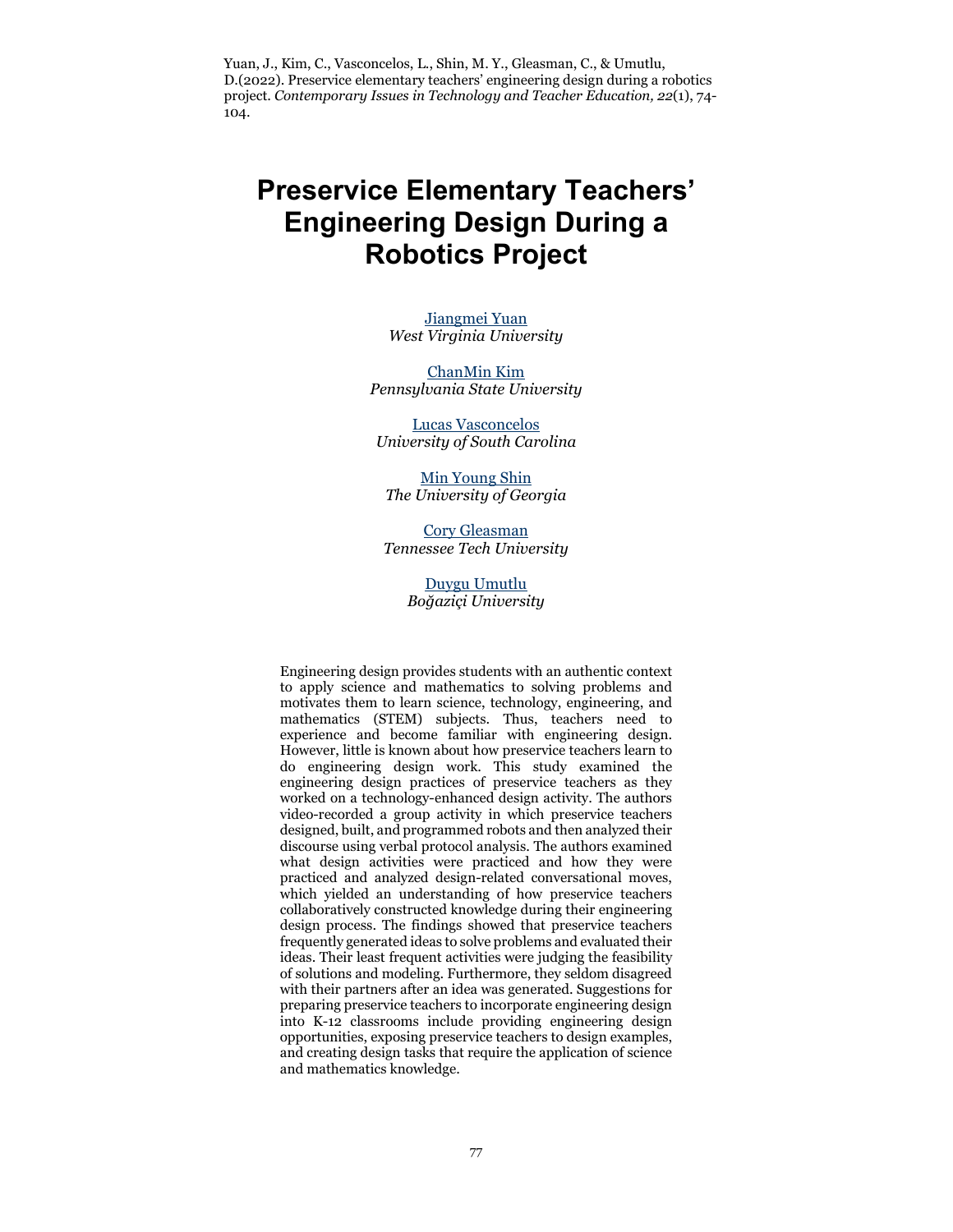Engineering education at the K-12 level has been emphasized in many countries, including the United Kingdom, the United States, and Australia (Purzer et al., 2015). Many states in the United States have included engineering in their K-12 standards (Dare et al., 2014).

Engineering, as a discipline itself, is important because of the need for engineers in the 21st century (Parker et al., 2020). Engineering is also a vehicle for science and mathematics learning, as engineering design projects provide students with opportunities to apply science and mathematics knowledge to problem solving (Roehrig et al., 2012). In particular, engineering design plays a key role in science education. The National Research Council (2013) elevated engineering design "to the same level as scientific inquiry in science classroom instruction at all levels" (p. 337).

Engineering is often used as a vehicle to motivate students to learn science, technology, engineering, and mathematics (STEM) subjects and pique their interest in pursuing STEM careers in the future (Chiu et al., 2017). Elementary school years are particularly critical for students to develop their STEM interests (Kaya et al., 2017; Yuan et al., 2019). However, incorporating engineering in the K-12 curriculum is challenging for elementary teachers. Effective inclusion of engineering in K-12 curriculum requires three-dimensional teaching, where engineering core ideas, engineering practices, and cross-cutting concepts are knit together (Purzer, 2017).

Three-dimensional teaching requires teachers to take the role of design coaching, guiding student thinking, and responding appropriately to unanticipated approaches students adopt (Purzer, 2017). Most elementary teachers have not received formal engineering learning or training on three-dimensional teaching, and design coaching posits extra challenge. Providing preservice teachers with training on how to incorporate engineering design into K-12 curriculum will benefit these teachers and their future students. To design and implement effective training, teacher educators need to understand where preservice teachers are in their own development of engineering design practices. This study examined early childhood and elementary education preservice teachers' engineering design practices when they engaged in a technology-enhanced hands-on design project.

# **Relevant Literature**

# **Engineering Design**

Engineering design is a process engineers go through when designing solutions (Hynes, 2012). It is generally considered to consist of steps including defining problems, gathering information, generating ideas, modeling, analyzing whether the potential solution works, evaluating the solutions, making decisions, and communicating about the design with others (Moore et al., 1995). These steps fall into three stages – problem scoping, developing alternative solutions, and project realization.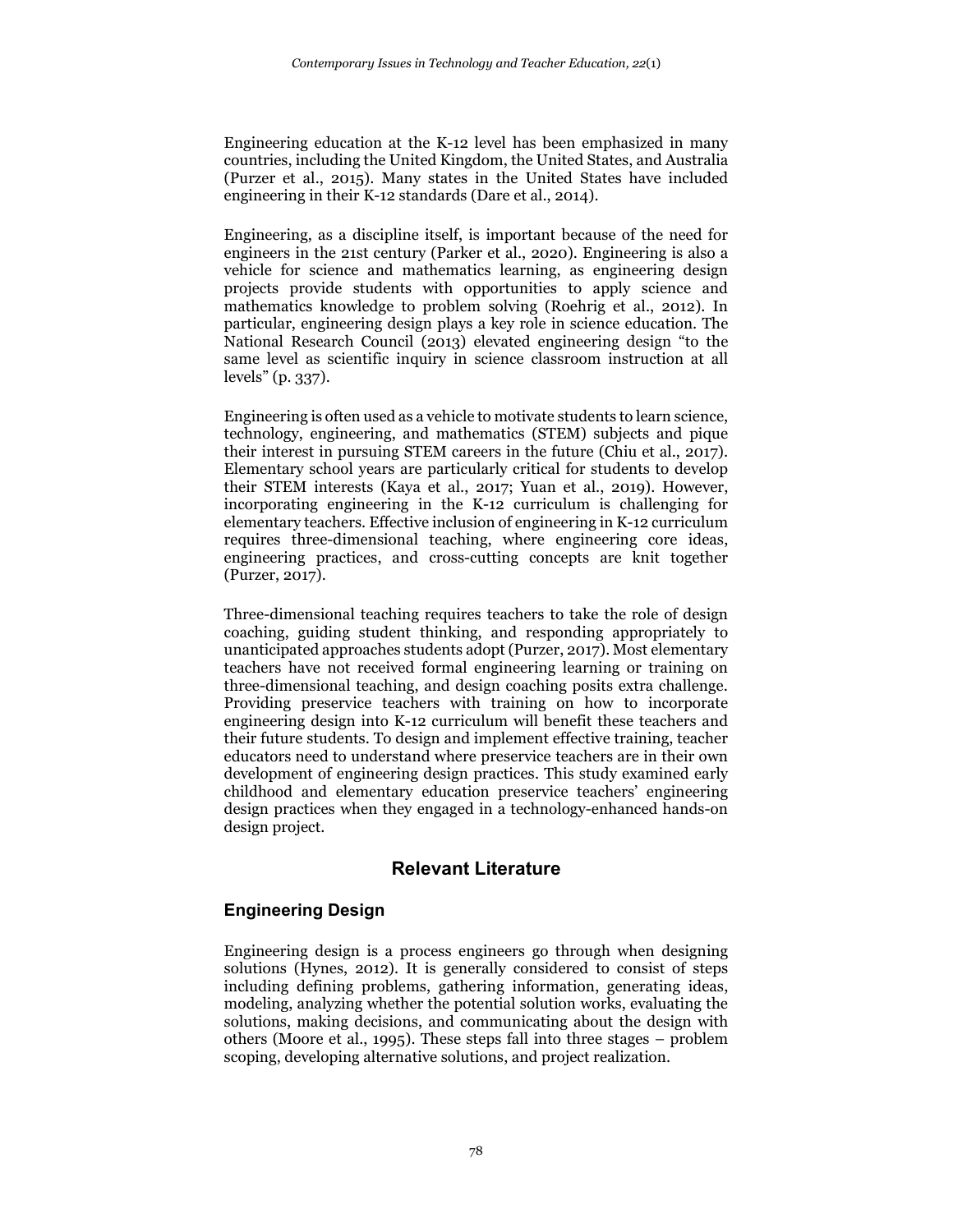Engineering design is iterative, and engineers do not go through the steps in a linear manner (Adams et al., 2003). At any point in the process, designers may go back to an earlier step. For example, a team of designers may brainstorm some solutions and evaluate them. They may then gather more information after realizing the need for more information to better understand the problem. Another feature of engineering design is that design problems tend to have multiple solutions (Hynes, 2012). Thus, when practicing engineering design, designers also engage in problem solving (Hirsch et al., 2001).

#### **Importance of Engineering Design in Science Education**

One of the main goals of K-12 engineering education is to help students learn and practice engineering design (Marshall & Berland, 2012; Martin et al., 2015). Engineering design is central to professional engineering, so design-focused engineering education aligns learning at school with the experiences of engineers (Berland et al., 2014) and prepares engineers for the future (Cardella et al., 2008). Engineering design activities provide students with an authentic context to apply science and mathematics to problem solving (Wendell, 2014).

Being able to connect science and mathematics, engineering design is often used as a vehicle for integrated STEM education (Guzey et al., 2017). In particular, engineering design is important for science education, as indicated in policy documents that call for an emphasis on design-based learning. For example, the *Next Generation Science Standards* highlight engineering practices and concepts as key components of science education (National Research Council, 2013).

Research documents students' knowledge gain from participating in engineering design activities and reveals the important role of designbased engineering learning in STEM education, particularly science education. For example, Burghardt et al. (2010) found that middle school students engaging in a bedroom design curriculum performed better on a mathematics knowledge test than those involved in a typical mathematics curriculum.

Many studies demonstrate the contribution of engineering design to students' science learning. For example, Wendell and Rogers (2013) found that students learning robotics and engineering design demonstrated significantly higher science learning gains than those learning regular science units. Guzey et al. (2016) demonstrated that special education students' life science knowledge substantially increased and students' attitudes toward STEM subjects significantly improved after participating in an engineering-design based curriculum.

# **Preparation to Teach Engineering Effectively**

The nature of engineering design and the effective approach to facilitating engineering design-based learning make it necessary for elementary teachers to learn how to incorporate engineering design into K-12 classrooms. Specifically, engineering design problems are complex and ill defined, and the design process is iterative. Multiple solutions and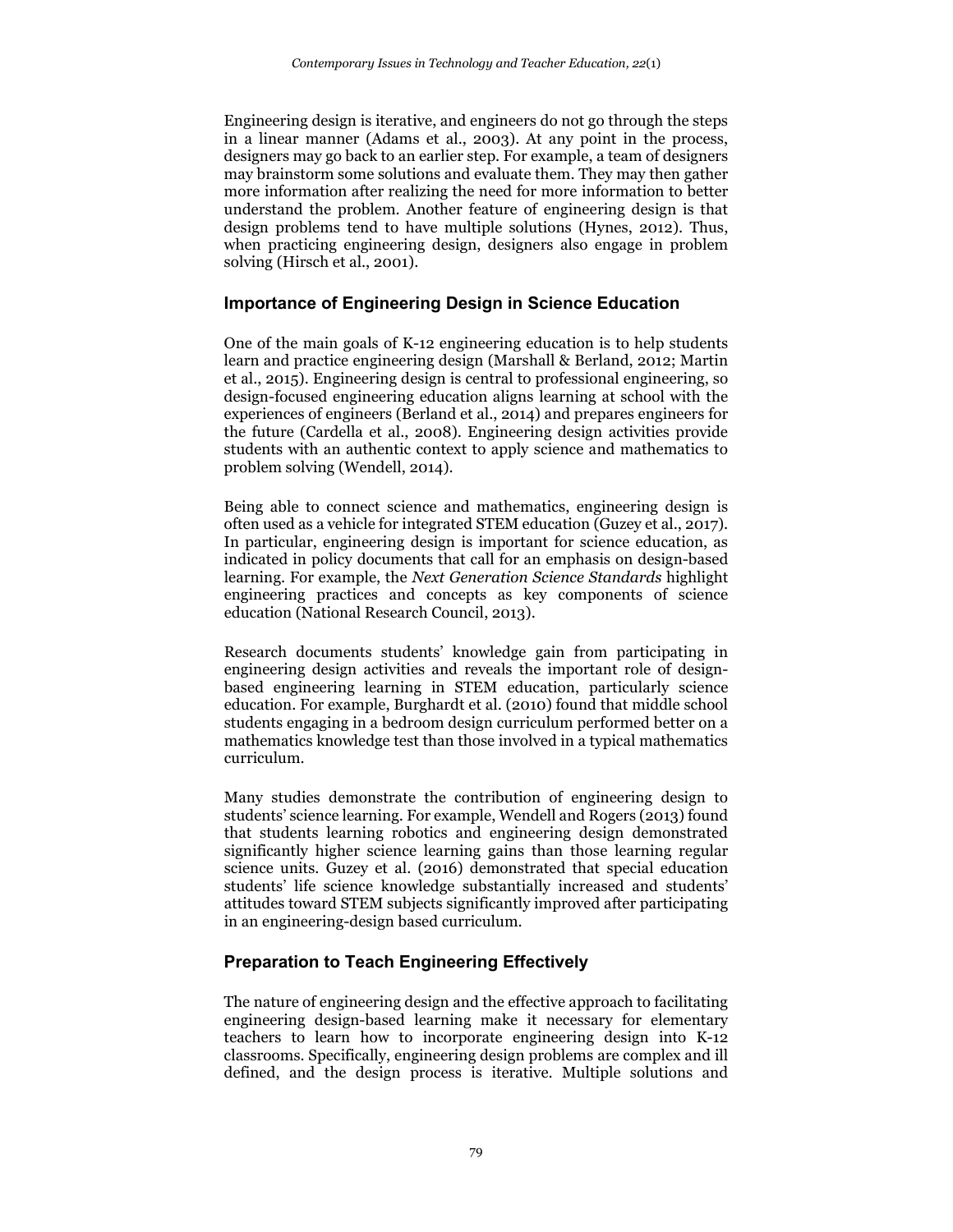solution pathways to design problems can be found. These features of engineering design problems and design process pose challenges for teachers (Radloff & Capobianco, 2019; Watkins et al., 2021).

Also, knitting together the teaching of engineering core ideas, engineering practices, and cross-cutting concepts, three-dimensional teaching is an effective approach to design-based learning (Purzer, 2017). Threedimensional teaching requires teachers to be design coaches who elicit, notice, and respond to students' engineering design thinking. However, most elementary teachers do not experience formal learning of engineering design and its integration into classrooms through such effective approaches as three-dimensional teaching and design coaching.

# **Learning From Engineering Design via Robotics**

Manipulatives can scaffold student understanding of abstract concepts (Bers & Portsmore, 2005). Educational robotics, involving digital manipulatives with computing capacity, has been used to support STEM learning because it can increase students' interest in STEM subjects (Rogers & Portsmore, 2004) and provide students with opportunities to apply STEM knowledge and thus improve content learning (Barker & Ansorge, 2007; Highfield, 2010; Kaya et al., 2017; Whittier & Robinson, 2007). Also, it has been used for preservice teachers' learning of STEM education (Kim et al., 2015, 2018; Yuan et al., 2019).

In particular, robotics lends itself to teaching engineering to K-12 students. The engineering elements such as motors and sensors, as well as building blocks and coding, enable educators to quickly create an engineering intervention (Rogers & Portsmore, 2004). The computational nature of robotics enables access to immediate feedback, which is conducive to the development of students' problem-solving skills (Sullivan & Heffernan, 2016).

Robotics has been used to teach engineering in K-12 classrooms (e.g., Cejka et al., 2006; Jackson et al., 2017; Rogers & Portsmore, 2004). Research shows that robotics competitions increase students' interest in engineering design (Ayar, 2015) and in pursuing an engineering major (Melchior et al., 2005). The efforts made to bring engineering to K-12 classrooms by engaging students in building and programming robots enhance students' engineering literacy (Cejka et al., 2006), boost their confidence about basic engineering concepts (e.g., sensors, structural stability, and gears; Taban et al., 2005), and build an array of skills (e.g., teamwork, critical thinking, and problem solving) that are critical to engineering careers (Benitti, 2012).

# **Purpose of Study**

We examined early childhood and elementary education preservice teachers' engineering design practices when they engaged in a technologyenhanced hands-on design project. For teachers, "understanding the engineering design process is important in order to understand and implement effective teaching of design courses" (Lemons et al., 2010, p. 288). Teachers need to provide students with engineering design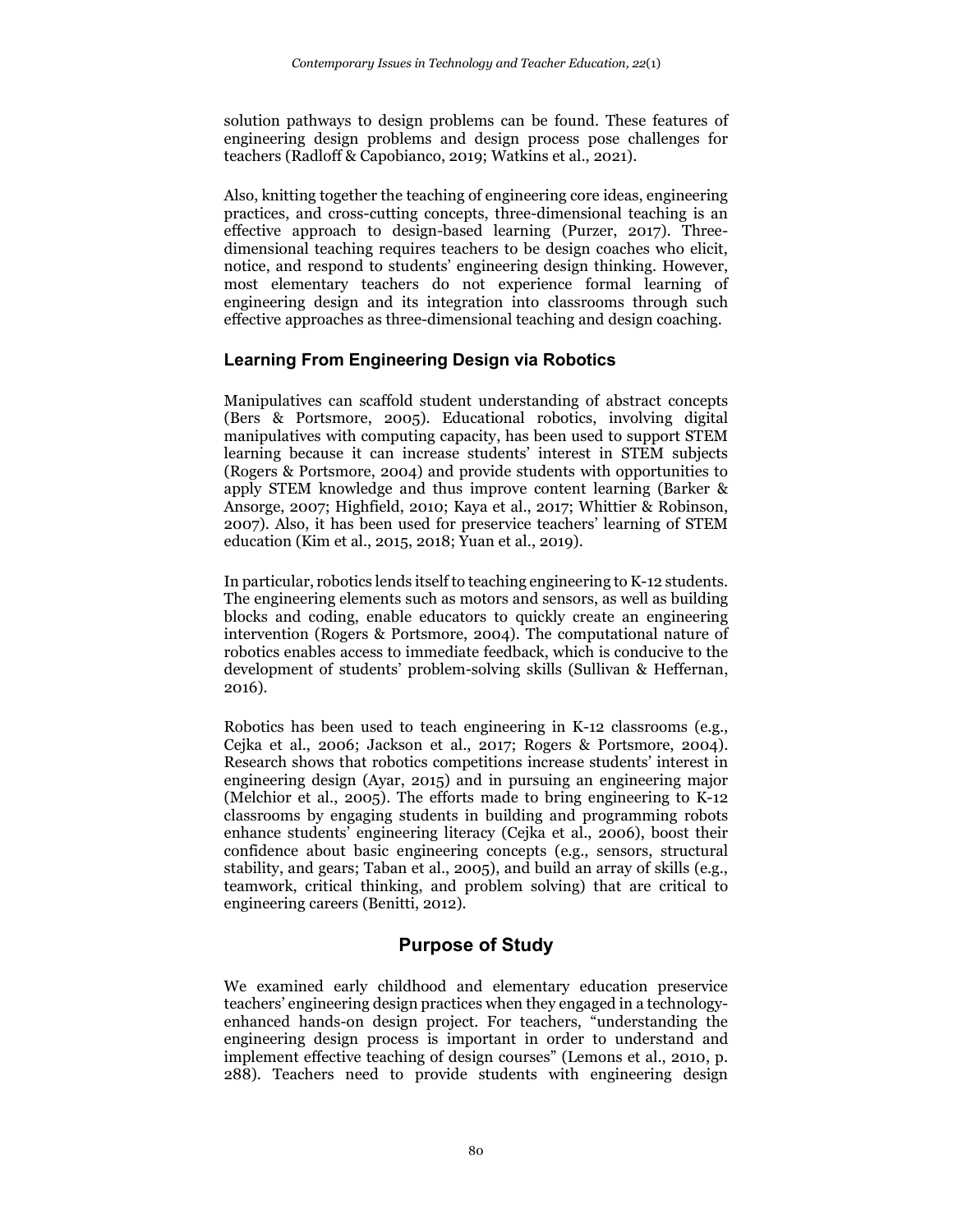scaffolding, guide students, and respond appropriately to unanticipated approaches adopted by students (Purzer, 2017). All of these elements require teachers to become familiar with and experience engineering design.

We expected that this study would inform methods of preparing teachers to integrate technology-enhanced engineering design experiences into classroom practice. Wendell (2014) explored the most and least frequent design activities and design-related conversational moves of preservice teachers' design of furniture for characters in children's literature. Epistemic tools can facilitate knowledge construction when students engage in activities that focus on engineering concepts and practices (Kelly & Cunningham, 2019). Understanding how preservice teachers learn to do engineering design while working on technology-enhanced design activities can be beneficial for the teacher education community. Because educational robotics lends itself to teaching engineering and it has been used to bring engineering to K-12 classrooms, we examined the process of preservice teachers' design, assembly, and programming of robots and how they practiced design activities.

An analysis of design-related conversational moves can help researchers understand preservice teachers' process of solving engineering problems. Engineering design is "a social process of negotiation and consensus" (Bucciarelli, 1994, p. 21). Engineering is a "team sport" in which "collaboration leverages the perspectives, knowledge, and capabilities of team members to address a design challenge" (National Research Council, 2010, p. 45).

In addition, design involves a large number of decision points (Crismond & Adams, 2012). To make joint decisions, people need to recognize, accept, or refuse their group members' communicative intentions, which are coconstructed through conversational moves (Macagno & Bigi, 2017). Thus, discourse, in particular conversational moves, helps groups construct knowledge during engineering design. Conversational moves are different types of initiations (setting up a discourse expectation about what will follow, such as explaining something) and responses (fulfilling the expectations set up by initiations, such as a "yes" reply) that serve to fulfill the purposes of the dialogue (Carletta et al., 1997; Gervits et al., 2016a).

We were also interested in which design activities that were practiced more frequently than other design activities, because a common way to characterize engineering design is to see the emphasis placed on various steps (e.g., Cardella et al., 2008; Roberts et al., 2007; Stempfle & Badke-Schaub, 2002). Observing which design activities preservice teachers engaged in the most can yield an understanding of what they emphasized in their design thinking. The following research questions were addressed:

- 1. What design activities and design-related conversational moves were practiced?
- 2. How were the design activities practiced?
- 3. Was there any design activity or design-related conversational move practiced more frequently than others? If so, what were its associated characteristics?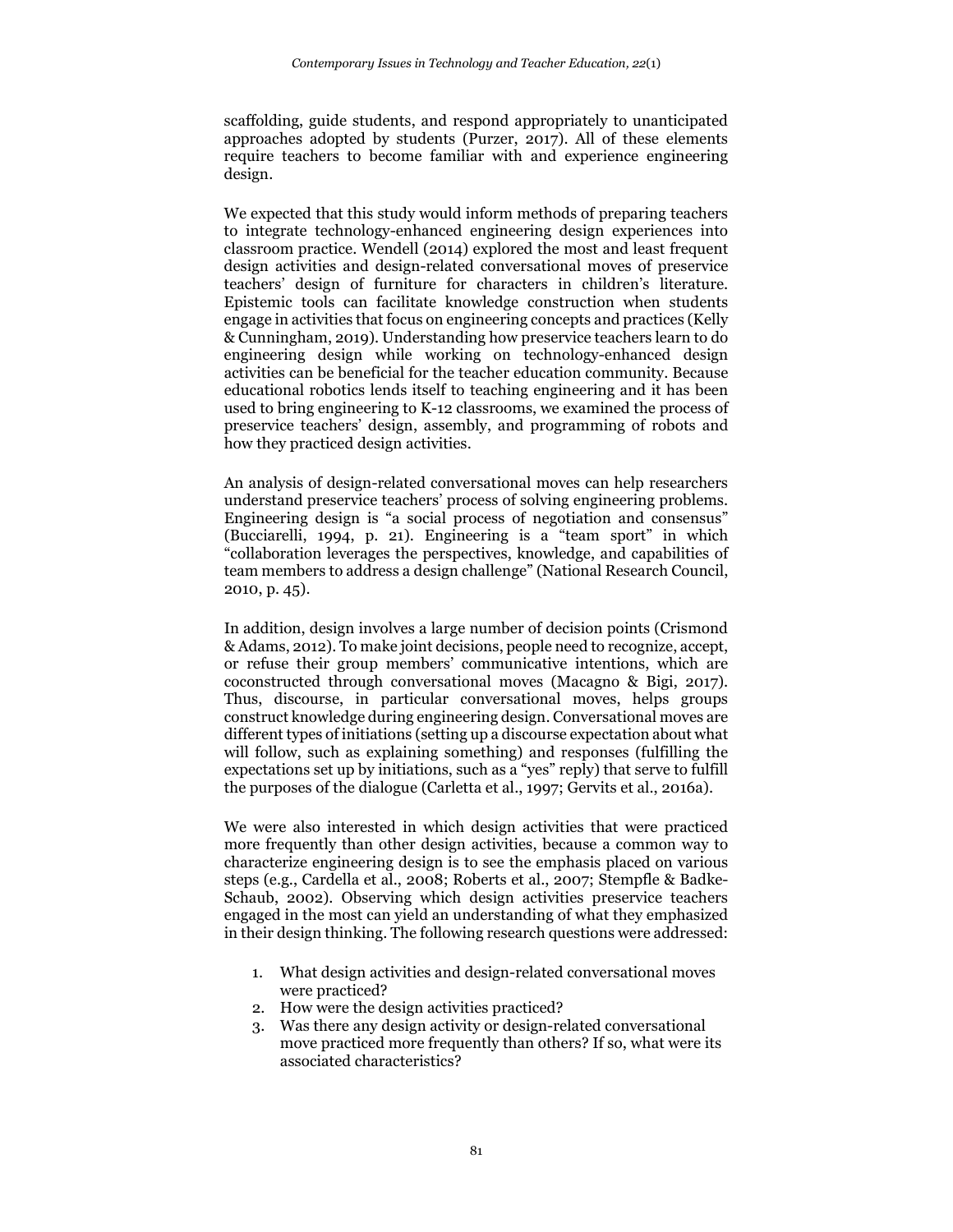In the research questions, to practice means to engage in or to do design activities or related conversational moves, which we did to study what preservice teachers did to gain proficiency in engineering design.

# **Theoretical Framework**

Our work was guided by a situated learning framework (Johri & Olds, 2011; Lave & Wenger, 1991). This perspective asserts that learning is social and knowledge is constructed through participation in sociocultural practices of a community. Since one of the central goals of engineering education is to enable learners to become a part of the community of engineers, it is important that preservice teachers engage in practices of the community in a collaborative way. These practices include defining problems, generating multiple solutions, evaluating solutions, making decisions, and so forth (Atman et al., 1999; Cunningham & Kelly, 2017). Therefore, we provided preservice teachers with an opportunity to engage in these practices and obtained an understanding of their practices. As discourse is important for the development of a community of practice (Burbules, 1993), we examined preservice teachers' discourse during engineering design to achieve such an understanding.

# **Methods**

#### **Research Context and Participants**

This study was part of a larger project in which early childhood education majors engaged in robot building and programming as well as STEM teaching for young children. This course included a variety of making activities with an emphasis on hands-on learning, including problem solving and designing, construction, and testing of prototypes. Example exercises participants completed included using index cards to build structures and testing the structures, designing and constructing a vehicle to carry and protect Humpty Dumpty as he descended the designated ramp and crashed into a barrier, and examining and critiquing Engineering Is Elementary [\(https://www.eie.org\)](https://www.eie.org/) activities and TeachEngineering [\(https://www.teachengineering.org\)](https://www.teachengineering.org/) curricular units.

The focus of the present study was the robotics learning module, in which participants built and programmed robots, designed a lesson plan, and created a poster to present their group robots and lesson plans to elementary teachers (see details in the Robotics Learning Module section). The robotics learning module was codesigned by the course instructor and the research team within the scope of the course objectives.

Participants were six preservice teachers from the course who agreed to participate in the study and had complete datasets. All participants were female, and their average age was 19.67 (*SD* = 0.75). Four participants were White, one Asian, and one African American. Half of the participants had completed four semesters at the university prior to their participation in the present study. One participant had completed one semester and two had completed two semesters. Participants' names are pseudonyms.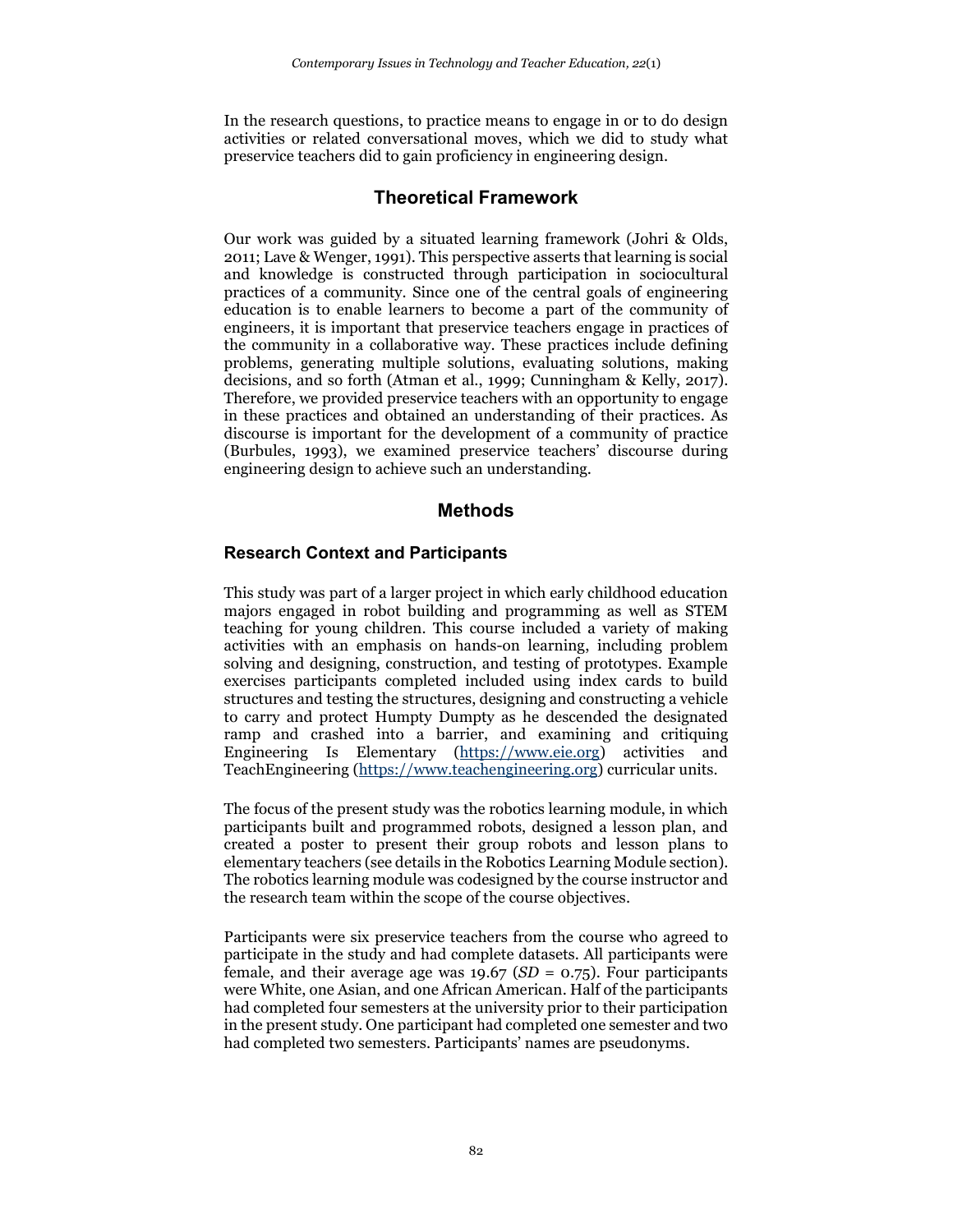# **The Robotics Learning Module**

RoboRobo was the robotics platform used in this study. RoboRobo allows several types of robot design and programming that vary based on levels of difficulty. Each kit includes a box with parts that can be used to build robots and a manual that guides users through different levels by providing assembly instructions and programming practice activities. The higher the level, the more complex the robot assembly and programming.

The undergraduate class met for 75 minutes on Mondays and 135 minutes on Wednesdays. Three weeks were allocated to the module, meaning that participants worked on the module for about 10 hours. The robotics learning module consisted of three parts: (a) the instructor's introduction of educational robotics, RoboRobo kits, and the Rogic program (the blockbased programming environment of RoboRobo), (b) participants' individual practice of assembling and programming robots, using the Level 1 kit, and (c) a group project where participants built and programmed an advanced robot, designed a lesson plan around it, and created a poster to present their lesson plan to a group of elementary teachers.

During Part 1, the instructor introduced educational robotics as a tool to promote STEM education. What followed was an introduction of the major components of RoboRobo kits, including motors, the Infrared Receiver (IR) sensor, the central processing unit (CPU) board, and the lightemitting diode (LED) lights, among others. Subsequently, the instructor demonstrated the functions of the major code blocks by asking participants to run four programs and going through one of the four programs line by line. Part 1 was about 75 minutes long.

During Part 2 of the learning module, each participant individually used a Level 1 kit to assemble and program a robot to perform four tasks. An example task was to turn on the three LED lights one by one and have each light stay on for a predetermined number of seconds. Level 1 activities are considered the least complex in the robotics kit. The instructor provided assistance as needed to those who struggled with robot assembly and programming during Parts 2 and 3. Participants spent approximately 120 minutes individually assembling their robots and 120 minutes programming their robots.

During Part 3, participants worked with a self-selected partner on a robot design project, created a lesson plan, and presented their project to a group of elementary teachers. The design challenge was to build an advanced robot that participants could develop lesson plans around. The advanced robot could be one that came from Level 2 or participants could design their own.

The group robot was required to be an advanced robot, compared with the individual robots they had already built and programmed. This was one criterion the instructor specified. The constraint the instructor set up was that the groups had to design a robot to align with a lesson plan idea. As "professional development for teachers of engineering should make clear how engineering design and problem solving offer a context for teaching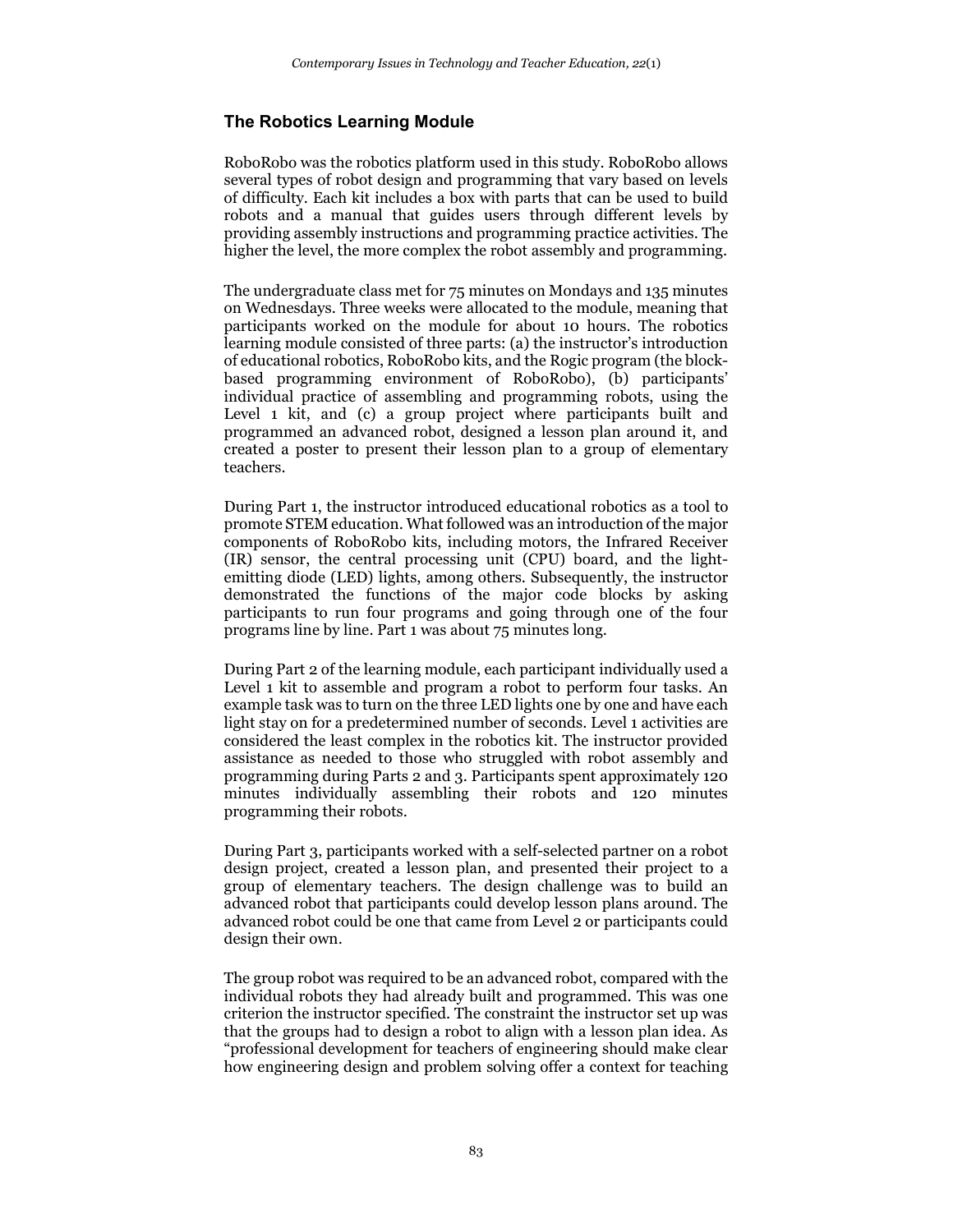standards of learning in science, mathematics, language arts, reading, and other subjects" (Reimers et al., 2015, p. 42), the instructor emphasized that the lesson plans should address standards of STEM, English language arts, or other subjects.

#### **Data Collection**

Data collection was conducted upon approval from the university's Institutional Review Board, and participants' informed consent was obtained prior to the robotics learning module start date. Participants' group activities of designing, assembling, and programming robots during Part 3 of the learning module were video recorded. Each pair was recorded separately, and each pair's video was approximately 150 minutes long.

# **Data Analysis**

This study used verbal protocol analysis, a method considered to be the most appropriate to study design thinking (Dinar et al., 2015; Lemons et al., 2010). It has been used extensively since the 1970s to understand how engineers develop solutions to engineering problems (e.g., Atman & Bursic, 1998; Lemons et al., 2010; Waldron & Waldron, 1988). Expert or student designers are audio or video recorded during or after engineering design (Hay et al., 2017). The analysis of the transcriptions of the recordings can provide an understanding of the processes used to solve engineering problems.

We analyzed the videos following these steps. First, we transcribed the videos verbatim. We then read half of one team's transcript and discussed how to refine the coding scheme. We independently analyzed a 20-minute video in which participants designed and assembled their robots. We resolved our analysis discrepancies to reach a shared understanding of the coding scheme and video analysis. Then we independently conducted further analysis. Cohen's Kappa coefficient was .73. If any portion of the video transcript was confusing, we watched the video to ensure a thorough understanding of the transcript.

The coding scheme included engineering design activity codes and designrelated conversational move codes (see Appendix), which were applied simultaneously to the transcripts during analysis. The engineering design activity codes were adapted from Atman et al.'s (1999) coding scheme, which has been commonly used to analyze engineering design activities. For example, the coding scheme was used to compare the design practices of individual senior and first-year engineering students, compare the design processes of engineering students and experts (Atman et al., 2007), and examine the changes in engineering students' design as these students advanced from freshmen to seniors (Cardella et al., 2008).

The coding scheme was also applied to group design. For example, it was used as a framework to characterize undergraduate students' group design (Roberts et al., 2007; Swenson et al., 2014), compare the group design processes of students in the United Kingdom and the United States (Yasar et al., 2008), and examine the engineering design practices of preservice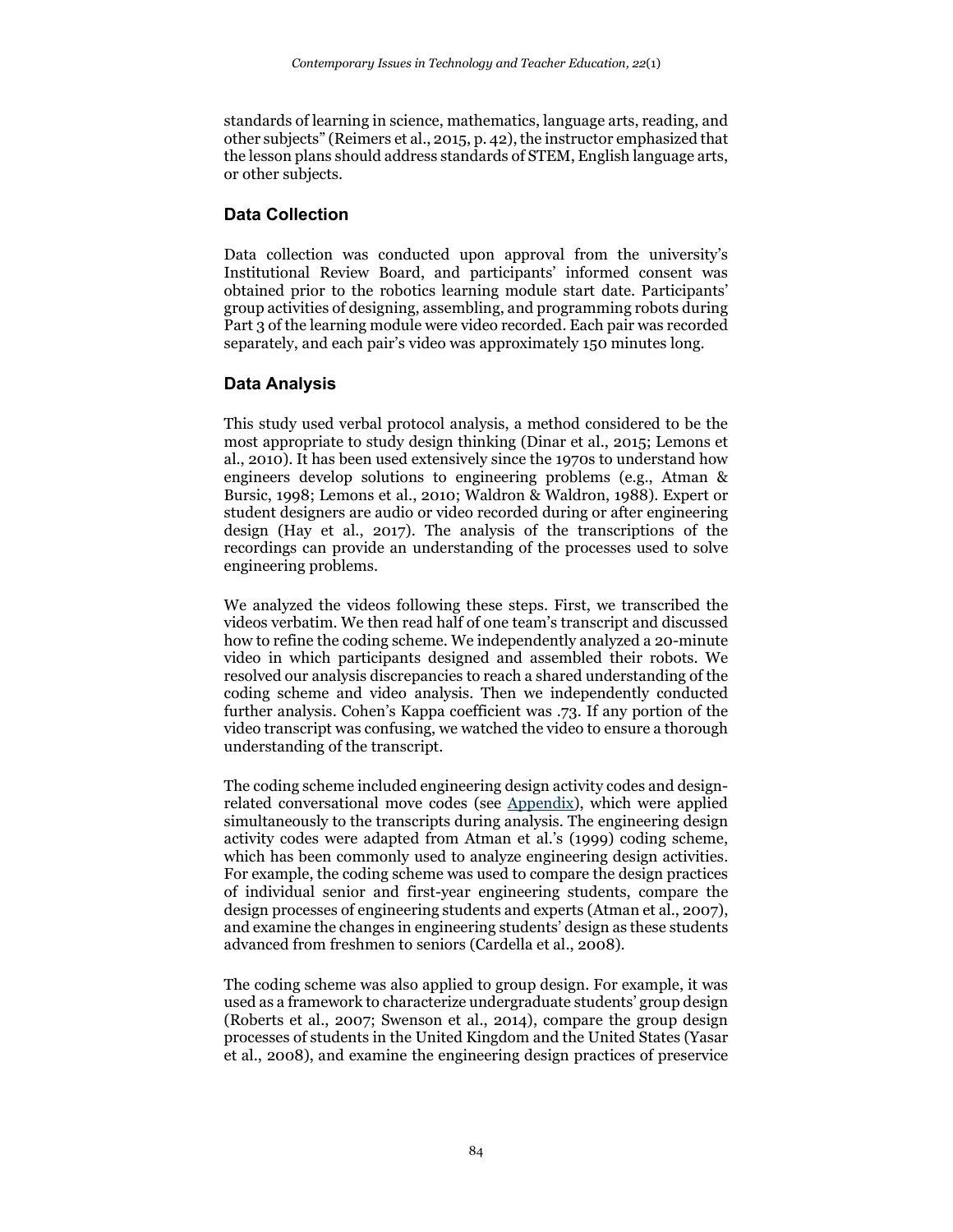teachers as they designed furniture for a character in a children's book (Wendell, 2014).

The following adaptations were performed to Atman et al.'s (1999) code. We deleted two codes: (a) "identify need," because there was no need for participants to state the reasons for design, and (b) "communication," because participants communicated about the design with their teammates throughout the design process, similarly to Roberts et al. (2007). We changed the code "implementation" to "making" to better reflect the hands-on component of the robotics project (i.e., putting the robot pieces together and connecting the robot motor to the right port).

We used the design-related conversational move codes from Wendell (2014) and also referred to the conversational moves in Carletta et al.'s (1997) coding scheme. Specifically, we added the code "respond" to Wendell's conversational moves codes. When participants made a response that did not simply show agreement or disagreement, it was coded as "respond." For example, one participant asked, "Do we have buttons, or do we have a remote control?" Her partner responded by saying, "Remote control." Another code we added was "respond to instructor," which refers to participants' responses to the instructor when he asked questions about their problems or design.

# **Results**

Each of the three pairs designed, built, and programmed a robot. The team of Harper and Camila worked on a Level 2 robot, a motorcycle named Harley. It could move forward and backward and turn left and right. Anne and Lisa built a revised version of a Level 2 robot (grab bot) by adding traffic lights to it. They named their robot Safety Bot. Safety Bot could grab things and carry them around. It also had a buzzer to get children's attention. Evelyn and Mia's robot was named Wall-e, also a Level 2 robot. It could move forward and backward.

Harley and Safety Bot were controlled by a remote controller, a Level 2 function. The remote controller had five channels, each of which controlled a particular performance, including making a robot go forward and backward, turn left and right, and back up. The following sections present the design activities and design-related conversational moves participants practiced, how the design activities were practices, and the associated characteristics of the most frequent design activities.

# **Design Activities and Conversational Moves**

Participants' discussion on design activities accounted for 31.96% of the speech; conversational moves were 19.16%; discussion on making (handson work including assembling, programming, and decorating robots) was 37.83%; finally, 11.05% of the participants' speech was categorized as "other" (see Table 1). Participants practiced *all* design activities. The most frequent engineering design activity was generating ideas to solve problems, which accounted for 33.33% of the total number of design activities.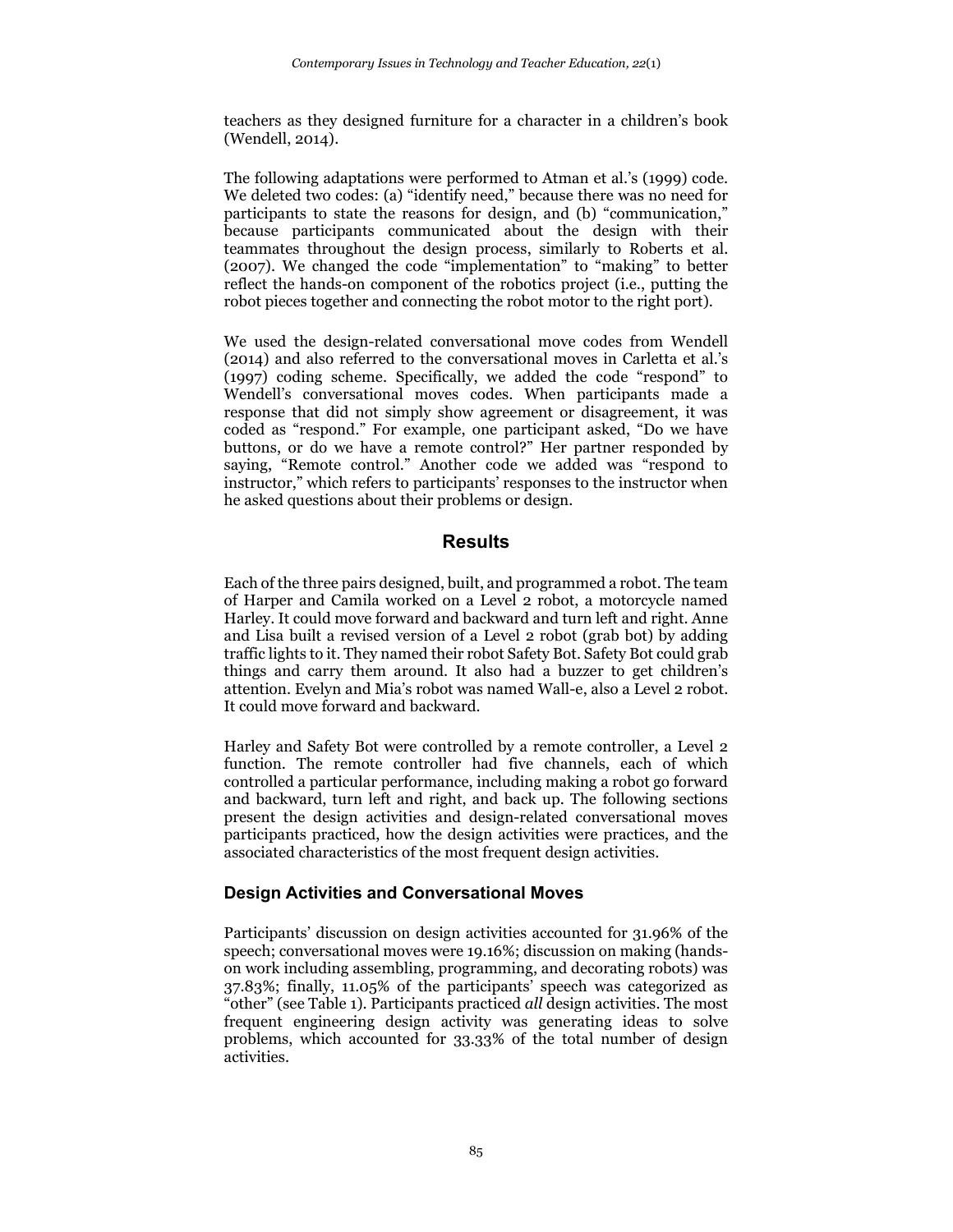Participants generated ideas to design, assemble, and program their robots. For example, after Anne and Lisa decided to make their own robot by adding traffic lights to the grab bot described in the Level 2 manual, they discussed how to assemble their robot. Anne said,

So what if we take this design [the design of the grab bot in the Level 2 manual] of how they build everything with CPU [Central Processing Unit] and the wheels, but take off all the extra parts that we don't want. This is the grab bot. We don't really want to grab, so we have to add those pieces [traffic lights they discussed earlier] to it. Then we can just add our race and ideas.

#### **Table 1**

**Code Frequency Percent Design Activities** 227 31.96% Problem Definition (PD)  $\begin{array}{ccc} | & 35 & | & 10.70\% \end{array}$ Gathering Information (GATH)  $\qquad \qquad$  67  $\qquad \qquad$  20.49% Generating Ideas (GEN) 109 109 33.33% Modeling (MOD) 13 3.96% Feasibility Analysis (FEAS) 3 0.92% Evaluation (EVAL) 79 24.16% Decision (DEC) 21 6.42% **Conversational Moves** 196 196 19.16% Revoicing (REV) 27 13.78% Requesting (REQ) 28 14.29% Agreement (AGR) 71 36.22% Disagreement (DIS) 6 3.06% Respond (RESP) 22 11.22% Respond to Instructor (RtI)  $42$  42 21.43% **Making** 387 37.83% **Other** 113 11.05%

*The Frequency and Percentage of Each Design Activity and Conversational Move*

Total 1023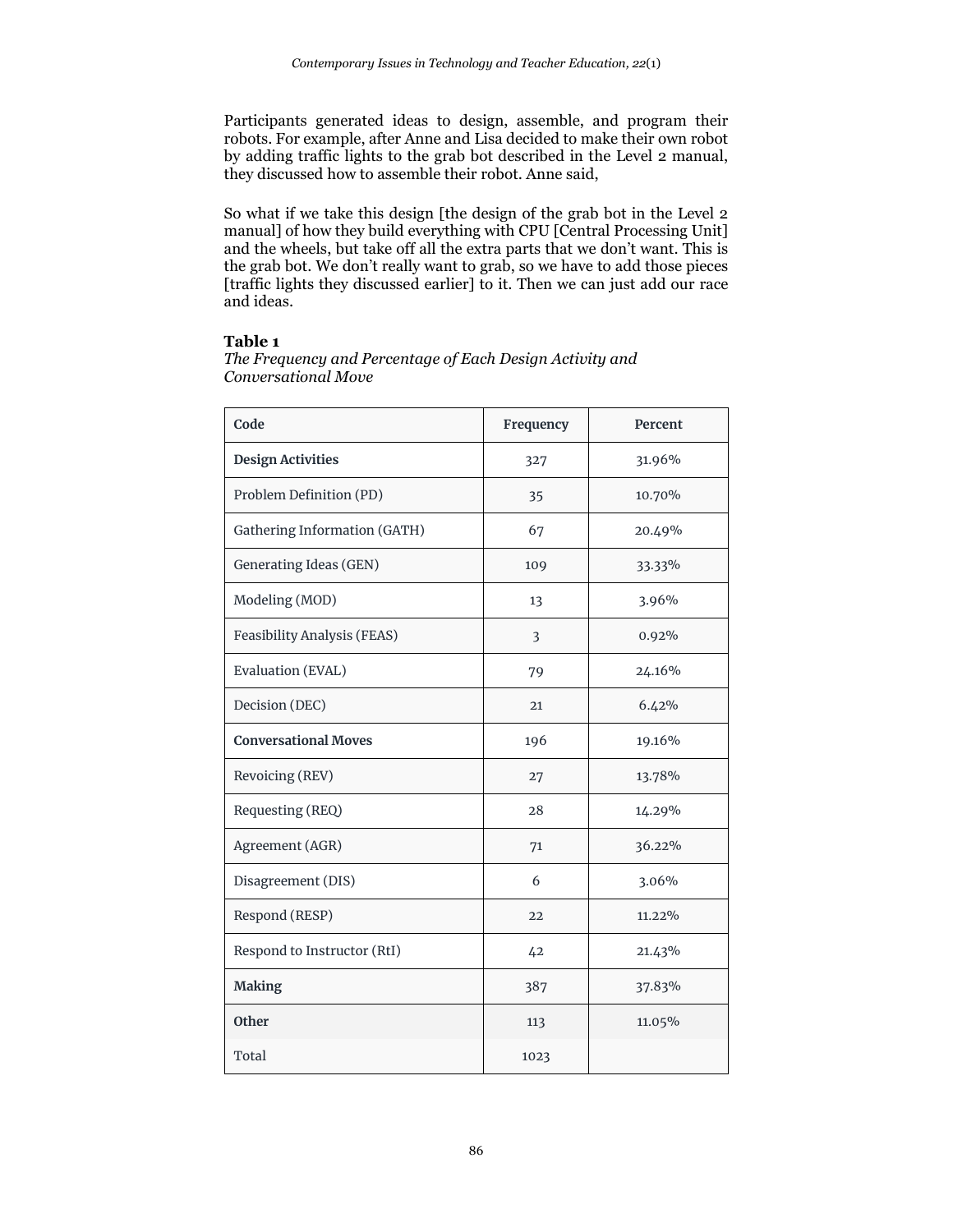Evaluating a solution also occurred frequently, which was 24.16% of the total number of design activities. An example of evaluating a solution was that after Camila and Harper programmed their robot, Camila ran the code. Harper said, "The handlebar just turned." Camila then added, "I think that's the wrong thing."

The least frequent design activity was judging the feasibility of a solution – whether a potential solution would solve the problem (0.92%). The following exchange, in which Harper and Camila discussed which robot to build, is an example of judging the feasibility of a solution. As seen in Line 1 (L1) of the transcript, Camila said they could build a jet bot. Harper added that they could do another robot (L6). Camila (L7) commented on the feasibility of building and programming the robot by saying, "That one looks really easy."

1. Camila: The Jet Bot?

2. Harper: Because it looks cool, but I really don't care. I don't like this one. [Pointed to another robot in the manual.]

3. Camila: [Looked at partner's computer screen.] Me either. I want to do either that one [jet bot] or.

- 4. Harper: Or Wall-e? This one?
- 5. Camila: Or that one [Wall-e].
- 6. Harper: Or this one? [Pointed to another robot in the manual.]
- 7. Camila: That one looks really easy.

The second least frequent design activity was modeling (3.96%). When participants engaged in modeling, they detailed how to develop a problem solution, including estimating something and making a part fit into the design. One example is an excerpt in which Evelyn said she was not able to add the wheel frame to the robot and asked Mia whether their robot needed the wheel frame. Mia responded, "Yeah, we still need it. This part [part of the wheel gear] is sticking out. That's for this [a robot part in Mia's hand] to be connected to it."

Twenty percent of participants' discourse was devoted to design-related conversational moves. The most frequent conversational move was expressing agreement with a partner's ideas, which was 36.22% of the total. For example, after finishing assembling their robot, Anne and Lisa discussed what they wanted their robot to do. Anne said, "We definitely want it to go forward." Lisa responded, "Yes."

The second most frequent conversational move was responding to the instructor while they were seeking help from the instructor (21.43%). An example of responding to the instructor is an excerpt in which Evelyn was trying to connect motors to their team's robot, but she seemed to run into an issue. She asked the instructor, "Why does the left motor only have two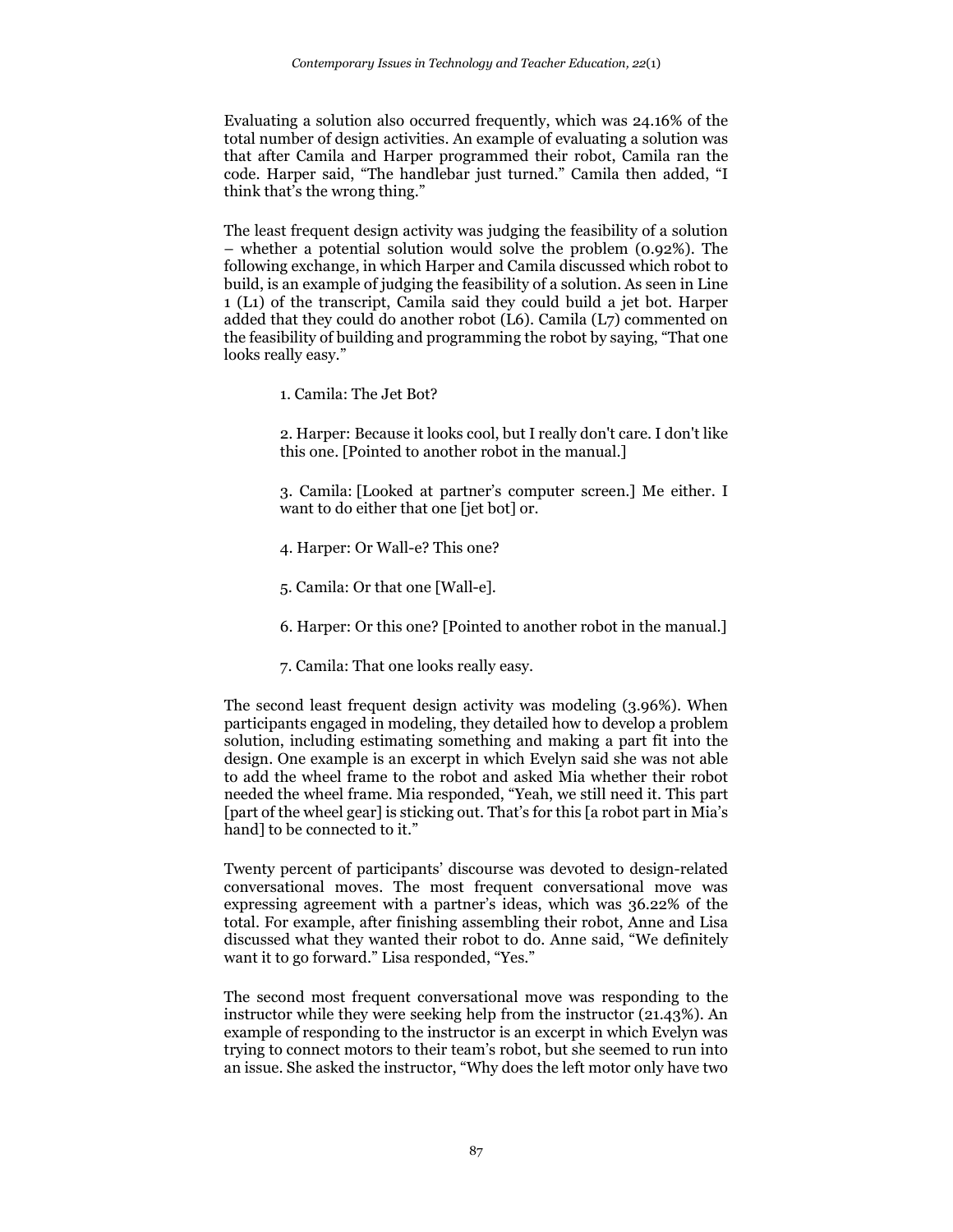and right motor have three?" The instructor answered, "Maybe you put a stepper motor on instead of a regular motor." Evelyn then checked the motor and responded, "Yes, we did."

Showing disagreement was the least frequent conversational move (3.06%). An example of showing disagreement is when Camila added the main frame to her team's robot and showed it to her teammate Harper, who then said, "But the back part goes this way, to this motor. [Showing the manual] You see? That flipped, like the other way." Camila disagreed: "No, it's this way."

The second least conversational move was making a response to a teammate that did not simply show agreement or disagreement (11.22%). For example, Harper and Camila were about to program their robot. Harper asked, "Do we have buttons [to control the robot] or do we have a remote control?" Camila responded, "Remote control."

#### **How Design Activities Were Practiced**

The most frequent design activity was generating ideas. When designing their robots, participants were able to generate multiple ideas. In the passage that follows, Anne and Lisa discussed what they wanted their robot to do when each of the five buttons on the remote control was pressed.

> 8. Anne: It will still have this body [pointing to the manual on her computer], but you say use tracks instead. I wish we could do something like, it can be a race bot, but instead of red [LED light] makes it stop, yellow [LED light] slows down, and green [LED light] goes fast, it'll like, light up, you know.

> 9. Lisa: Yes, and then with the button thing, it can be like. It's red, and then it completely stops for the red light lighting up. And then let's say this yellow, light up yellow, and then go slow. Green, it will speed up.

> 10. Anne: Yes. We can also do, when you turn it on, kind of how we did the other robot [the robot they programmed individually], when we turned it on, the lights, each light goes red, then yellow, then green, and then beep. That can be, get it to say go, beep. And then, you want it to go fast, then the green light.

11. Lisa: That'll be about it. And then you can [unintelligible].

12. Anne: [unintelligible], but I do like that idea.

When programming their robots, participants generated one idea at a time, revised their program, and evaluated the idea by running the program to see whether it worked. For example, when Camila and Harper finished programming their robot, Camila ran the program. Their robot moved, and she was happy with it. However, Harper said, "If it's backwards, that's right. If it is forwards, that's wrong. Do you get what I am saying?" Camila revised and tested the code. In the follow dialog, they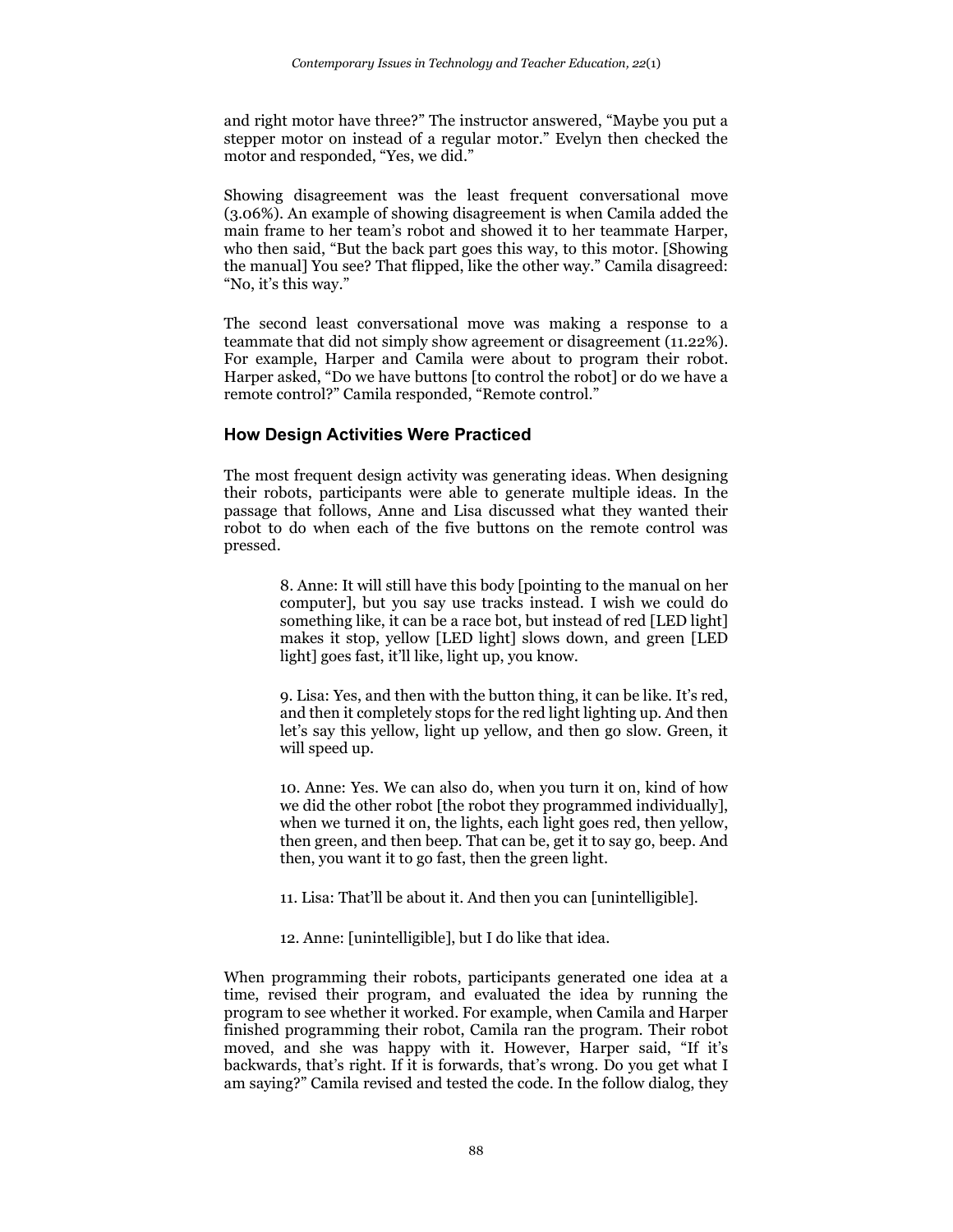discussed the evaluation result, generated more ideas, revised the code, and evaluated the ideas by running the code.

> 13. Harper: Do you see what I mean? [She was implying that the robot didn't run as they wanted it to.]

> 14. Camila: Okay, I think it would make more sense if I make it go forward. I'll show you. [She worked on the program and then tested the robot.] That's moving backwards.

> 15. Camila: [Generated another idea, worked on the program, and then tested the program again.] It is going the right way, right?

16. Harper: Yeah, yeah, yeah.

The second most frequent design activity was evaluating solutions. When assembling their robots, the products participants built enabled them to do the evaluation. They also referred to the manual to evaluate what they assembled. In the following dialog, Evelyn looked at what her partner Mia assembled and said the eyeballs were backwards. Mia then checked the manual and agreed with Evelyn.

> 17. Evelyn: [Looked at the parts her partner assembled.] These eyeballs are backwards

> 18. Mia: [Looked at the manual.] Yeah. Wait, I assembled it exactly the way as it said.

19. Evelyn: I think the arms are just backward.

20. Mia: No, the arms are fine. Just eyeballs. [Checked the manual.] I'm gonna have to  $-$  [Seemed to generate an idea. Disassembled the eyeballs and assembled them in another way.]

When participants programmed their robots, they evaluated their ideas by running the code, which provided them with immediate feedback on whether the solution worked. In the example in Lines 13-16, Camila ran the code after they finished programming their robot. Harper made the statement, "If it's backwards, that's right. If it is forwards, that's wrong. Do you get what I am saying?" The team then generated ideas to revise the code. Once they developed an idea, they revised the code, and then evaluated their idea by testing the robot.

#### **Characteristics Associated With the Most Frequent Code**

To explore the associated characteristics of the most frequent design activity, we counted the occurrences of design activities and conversational moves following the generation of an idea. As shown in Table 2,the most frequent activity that followed was showing agreement with an idea  $(27.21\%)$ . Making also occurred frequently  $(13.61\%)$ . Considering participants' design activities and design-related conversational moves, most of the time, they were generating ideas,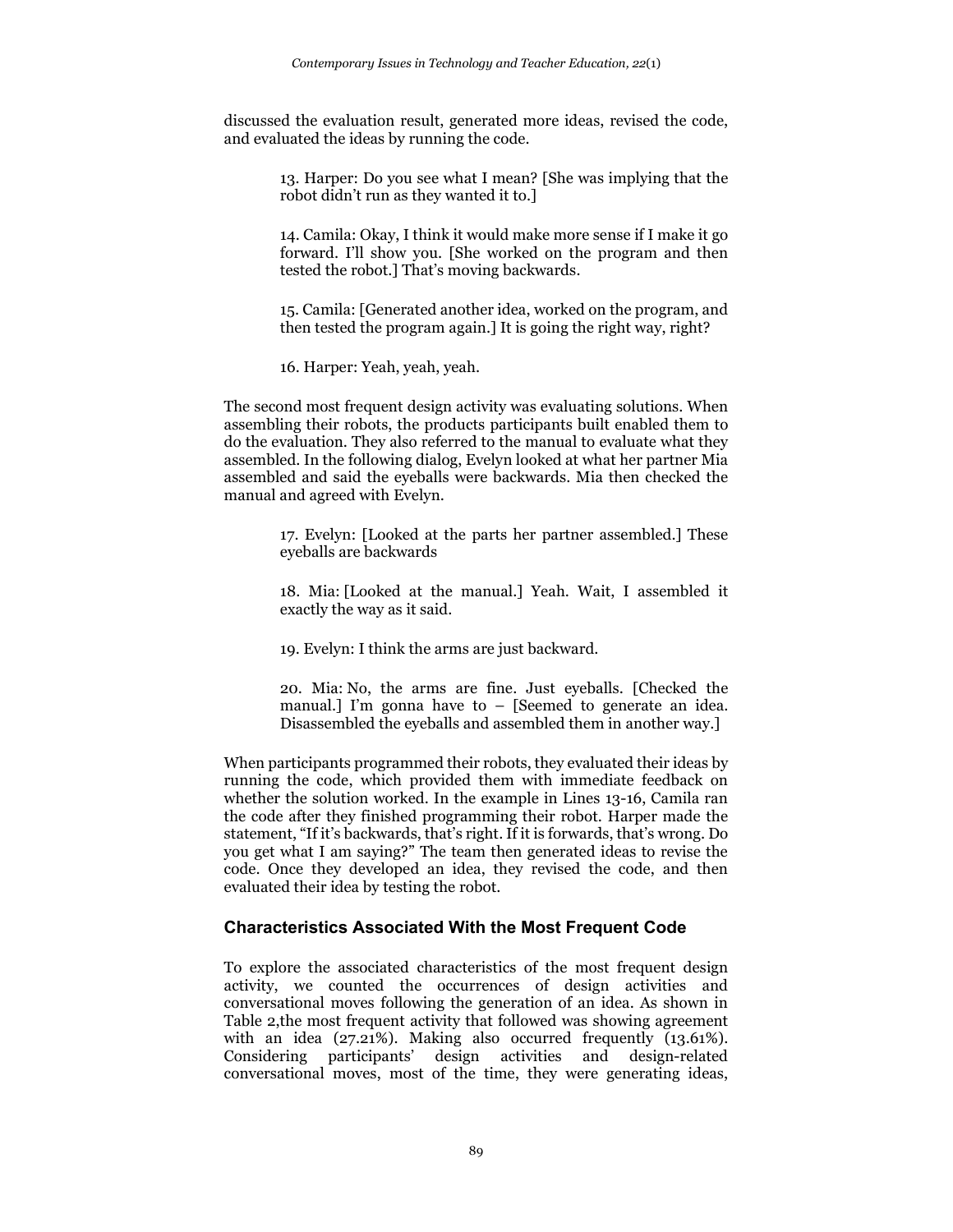expressing agreement with their partners' ideas, or implementing their ideas.

#### **Table 2**

*Codes Following the Most Frequent Design Activity (Idea Generation)*

| <b>Code Following Idea</b><br>Generation | Frequency      | Percent |
|------------------------------------------|----------------|---------|
| <b>Design Activities</b>                 |                |         |
| Problem Definition (PD)                  | $\mathbf{1}$   | 0.68%   |
| Gathering Information (GATH)             | $\Omega$       | $0\%$   |
| <b>Generating Ideas (GEN)</b>            | 19             | 12.93%  |
| Modeling (MOD)                           | $\mathbf{0}$   | $0\%$   |
| <b>Feasibility Analysis (FEAS)</b>       | $\mathbf{1}$   | 0.68%   |
| Evaluation (EVAL)                        | 6              | 4.08%   |
| Decision (DEC)                           | $\overline{2}$ | 1.36%   |
| <b>Conversational Moves</b>              |                |         |
| Revoicing (REV)                          | 7              | 4.76%   |
| Requesting (REQ)                         | 17             | 11.56%  |
| Agreement (AGR)                          | 40             | 27.21%  |
| Disagreement (DIS)                       | 5              | 3.40%   |
| Respond (RESP)                           | 10             | 6.80%   |
| Respond to Instructor (RtI)              | $\Omega$       | $0\%$   |
| <b>Making</b>                            | 20             | 13.61%  |
| <b>Other</b>                             | 19             | 12.93%  |
| Total                                    | 147            |         |

# **Discussion**

This study examined early childhood and elementary education preservice teachers' engineering design practices when they engaged in a technologyenhanced, hands-on robotics design project. Study findings show that hands-on work (i.e., putting the robot pieces together and programming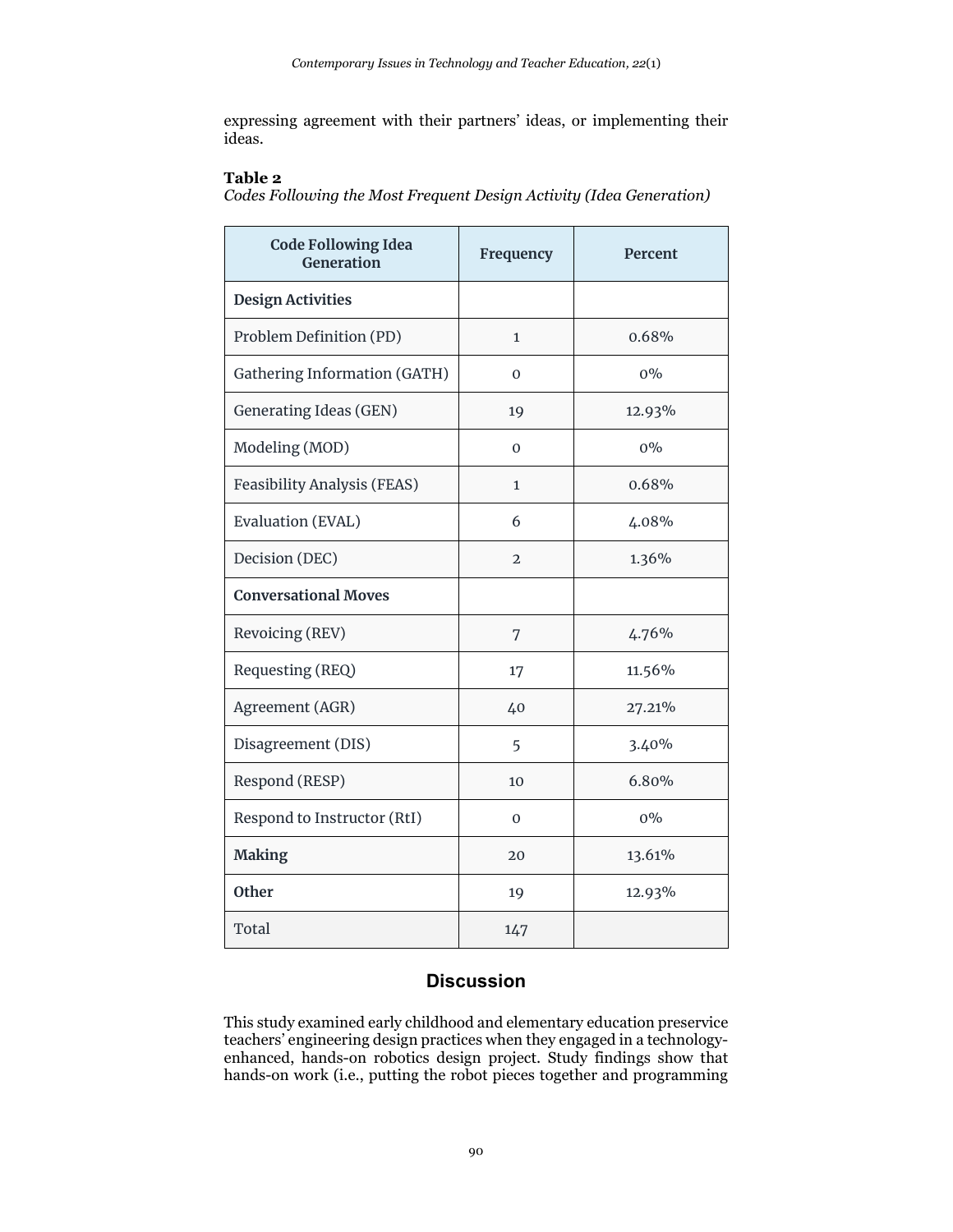and decorating their robots) accounted for about one-third of preservice teachers' discourse, design practices about one third, and design-related conversational moves a little less than a quarter. The rest were not related to the project. Preservice teachers generated many ideas to solve problems. The hands-on project enabled them to evaluate their ideas frequently. The least frequent engineering design practices were judging the feasibility of solutions and modelling. They seldom disagreed with their partner after an idea was generated. Major findings are discussed next.

The most frequent design practice in this study was generating new ideas. This result is consistent with the finding of a study that examined preservice teachers' design of a piece of furniture (Wendell, 2014). What contributed to preservice teachers' generation of many ideas in this study may have been their exposure to design examples and previous practices. Preservice teachers were provided with a manual, including possible robots that could be built, step-by-step instructions on how to build the robots, and programming exercises. In addition, before preservice teachers designed and programmed their group robots, they practiced individually building a robot and programming the robot to perform four tasks set by the instructor.

Examples and practice can be helpful, since designers tend to depend on existing designs that are documented or recalled and modify them to solve their problems (Sarkar & Chakrabarti, 2017). The ideas designers have been exposed to can trigger more idea generation (Perttula & Sipilä, 2007). Exposure to examples or ideas and engineering design experience seem important for developing solutions for design problems.

One characteristic of preservice teachers' idea generation was that when programming robots, they tended to generate one idea, program their robots, and run the code to evaluate the idea. This pattern suggests that preservice teachers used a coupled decision-making process, in which they generated one idea at a time and then evaluated the solution, deciding to adopt the solution or generate new ideas based on the evaluation (Dwarakanath & Wallace, 1995). This finding is aligned with abductive reasoning observed during tinkering among early childhood preservice teachers (Kim et al., 2021).

One possible reason for the coupled decision-making was that novice designers found the act of producing multiple solutions in parallel (i.e., generating several alternative solutions at a time and comparing them to make decisions) to be challenging (as found by Daly et al., 2011). The other reason could be that the immediate feedback received from running the code enabled them to evaluate solutions frequently and hence use the generation-evaluation iteration.

The hands-on project enabled preservice teachers to evaluate their ideas frequently. Evaluating solutions was the second most frequent design activity, which differed from Wendell's (2014) study, where preservice teachers seldom evaluated their solutions. The preservice teachers in Wendell's study designed a piece of furniture by creating threedimensional models and sketches without building the furniture. In the present study, preservice teachers assembled their robots and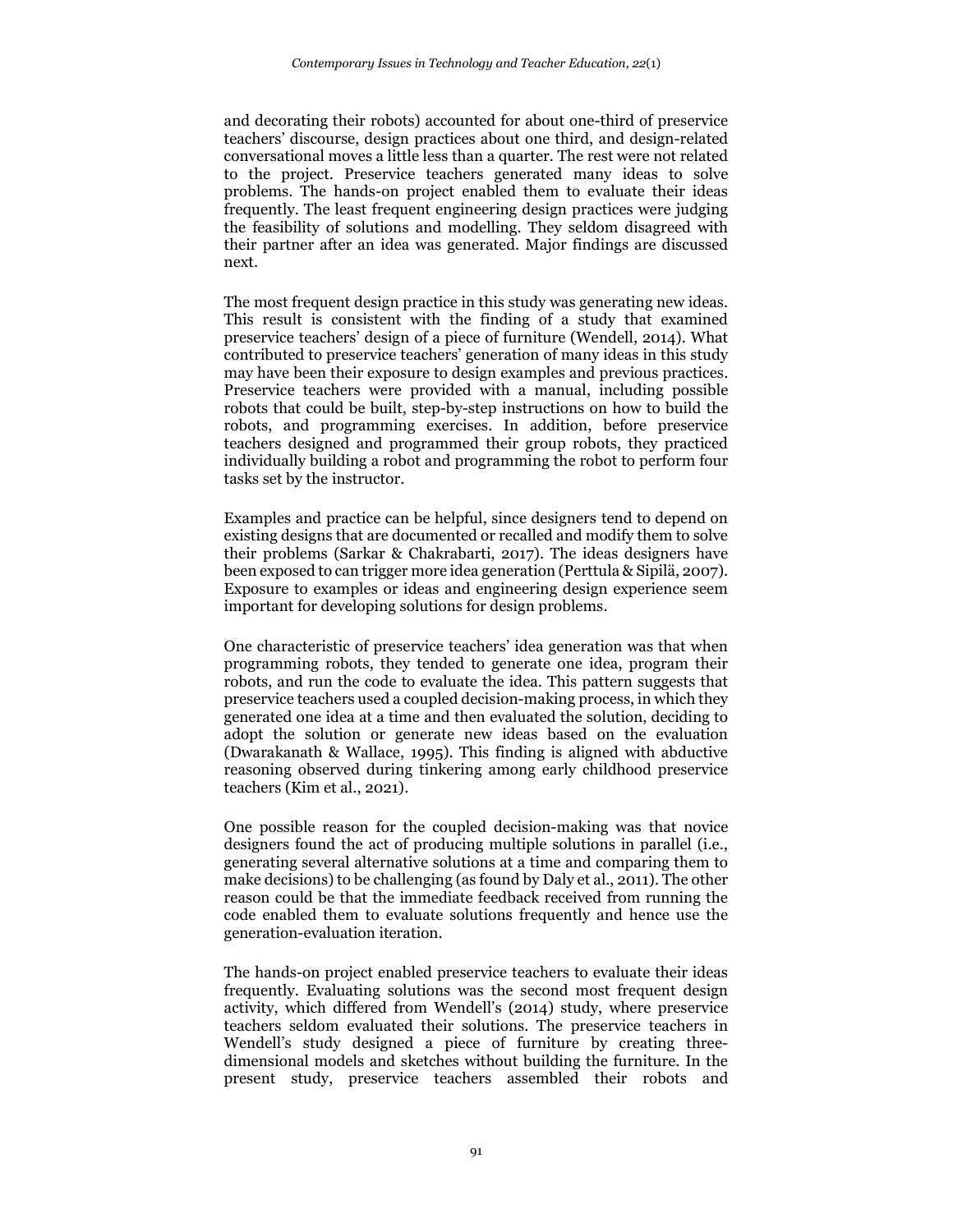programmed them to perform tangible movements. Solutions in such physical forms could be evaluated immediately because what they built and programmed could inform them as to whether the solutions worked. This finding related to the hands-on nature of robotics (Rogers & Portsmore, 2004; Taban et al., 2005; Telenko et al., 2016) suggests that robotics can be a promising platform to teach engineering.

Judging the feasibility of a solution and modeling were preservice teachers' least frequent practices. This finding aligns with other studies suggesting that novice designers tend to engage in feasibility analysis much less than experienced designers (Mentzer et al., 2015). However, Wendell (2014) found that the most frequent design practice was judging the feasibility of a possible solution. These differences can be attributed to the nature of the design tasks in the two studies. The preservice teachers in the present study not only designed robots but also assembled and programmed them, whereas preservice teachers created threedimensional models and sketches of the furniture they designed without actually building the furniture in Wendell's (2014) study.

Specifically, Table 2 shows that immediately after an idea was generated, most of the time, the team agreed on the idea or implemented the idea to build, program, or decorate robots. The main goal of engineering design is to create something that works (King & English, 2016). Once they found that the solution worked by implementing it, the preservice teachers in the present study may have then continued to work on other aspects of the project. When they discovered that the solution did not work, they generated more ideas. They implemented the ideas to build and program their robots rather than think about the underlying science and mathematics knowledge and use the knowledge to judge the feasibility of the ideas.

Studies have shown that novice designers tend not to apply science and mathematics knowledge to engineering design. For example, in one study (Berland et al., 2013), high school students worked on engineering design projects for two semesters. They reported in interviews that they rarely used science concepts and principles or mathematics calculations when making design decisions.

The most frequent conversational moves were showing agreement and asking partners for clarifications to better understand ideas (as shown by the code "requesting"), which helped preservice teachers collaborate effectively by developing common ground (Gervits et al., 2016b).

Preservice teachers seldom disagreed with their partner's ideas. As described earlier, preservice teacher participants seemed to prefer to implement the generated idea immediately rather than discuss whether the idea would work or not. Possibly, since the main goal of engineering design is to create a product that works (King & English, 2016), these preservice teachers simply wanted to create a workable robot. After an idea was generated, they wanted to use the idea for their project, instead of generating further options.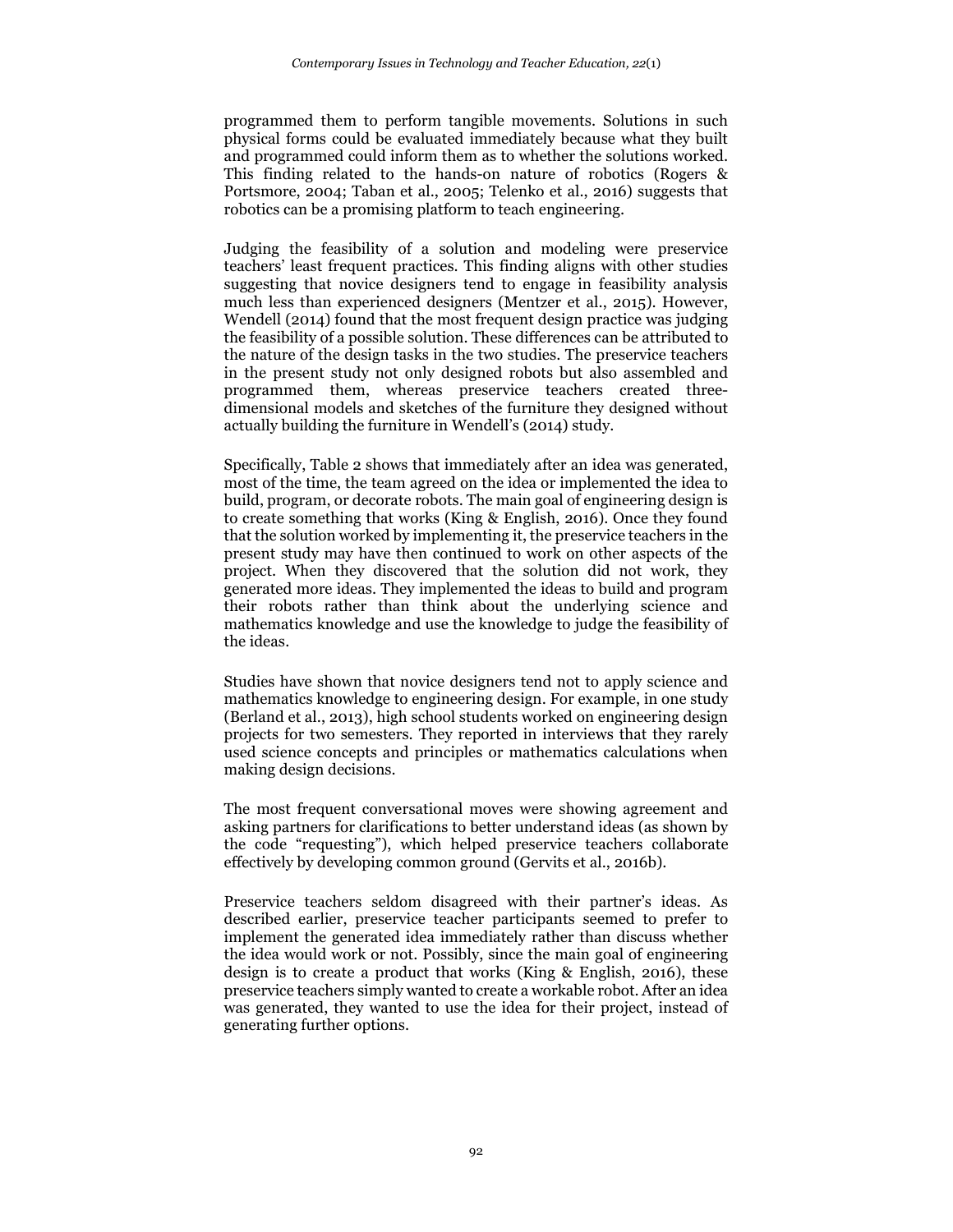# **Suggestions for Teacher Education**

Teacher educators need to provide more opportunities for preservice teachers to be engaged in engineering design (Bull et al., 2009). These engineering design activities can help preservice teachers realize the multiple-path problem solving process and use it later in the role of teacher-as-designer, designing instruction for their students. Preservice teachers can also use their design experience to spark their students' interest in engineering (Zarske et al., 2017). When preservice teachers work on engineering design activities, design ideas and examples, especially common ideas, can be provided, since a larger number of common ideas can better promote the generation of possible solutions than a smaller number of unusual ideas (Perttula & Sipilä, 2007).

Empirical studies show that opportunities are available for professional learning on how to teach engineering for in-service teachers (Duncan et al., 2011; Ficklin et al., 2020; Guzey et al., 2014; Lottero-Perdue & Parry, 2017; Martin et al., 2015; Singer et al., 2016), but few opportunities for preservice teachers. Several models can be used to help preservice teachers gain engineering design experience. First, professional development for particular schools can include preservice teachers who are placed in those schools. Second, engineering units can be built into existing teachingmethods courses to prepare preservice teachers to integrate engineering design into teaching (Kaya et al., 2017). Another model is to provide undergraduate engineering students with training on how to teach engineering to K-12 students, especially how to integrate engineering and science and mathematics (Zarske et al., 2017).

One of the compelling reasons for incorporating engineering into K-12 classroom practice, especially into science and mathematics classes, is that engineering is a vehicle for learning science and mathematics (Wendell, 2014). Moreover, King and English (2016) emphasized that "preparing students to be competent in applying and integrating knowledge from a range of sources to solve an engineering design problem is at the core of a successful approach to STEM integration" (p. 2764). However, in the present study, preservice teachers did not do much feasibility analysis, a design step that provides opportunities for science and mathematics knowledge application (Berland et al., 2014).

One approach is to create engineering design tasks for which science and mathematics knowledge is necessary. For example, preservice teachers can be asked to design a musical instrument, which requires an understanding of vibration, pitch, and volume (Berland & Steingut, 2016), or improve a design (e.g., a prosthetic arm model with weaknesses; Capobianco et al., 2019).

Several other aspects need to be taken into consideration when teachereducation programs prepare preservice teachers to incorporate engineering design into K-12 classrooms. First, to enable preservice teachers to facilitate and assist with their future students' design-based learning, teacher education programs can help them develop adaptive expertise that allows teachers to "function in novel situations" (Martin et al., 2015, p. 36). Challenge-based instruction or a hypothesis-experimentinstruction model can be used for the development of adaptive expertise.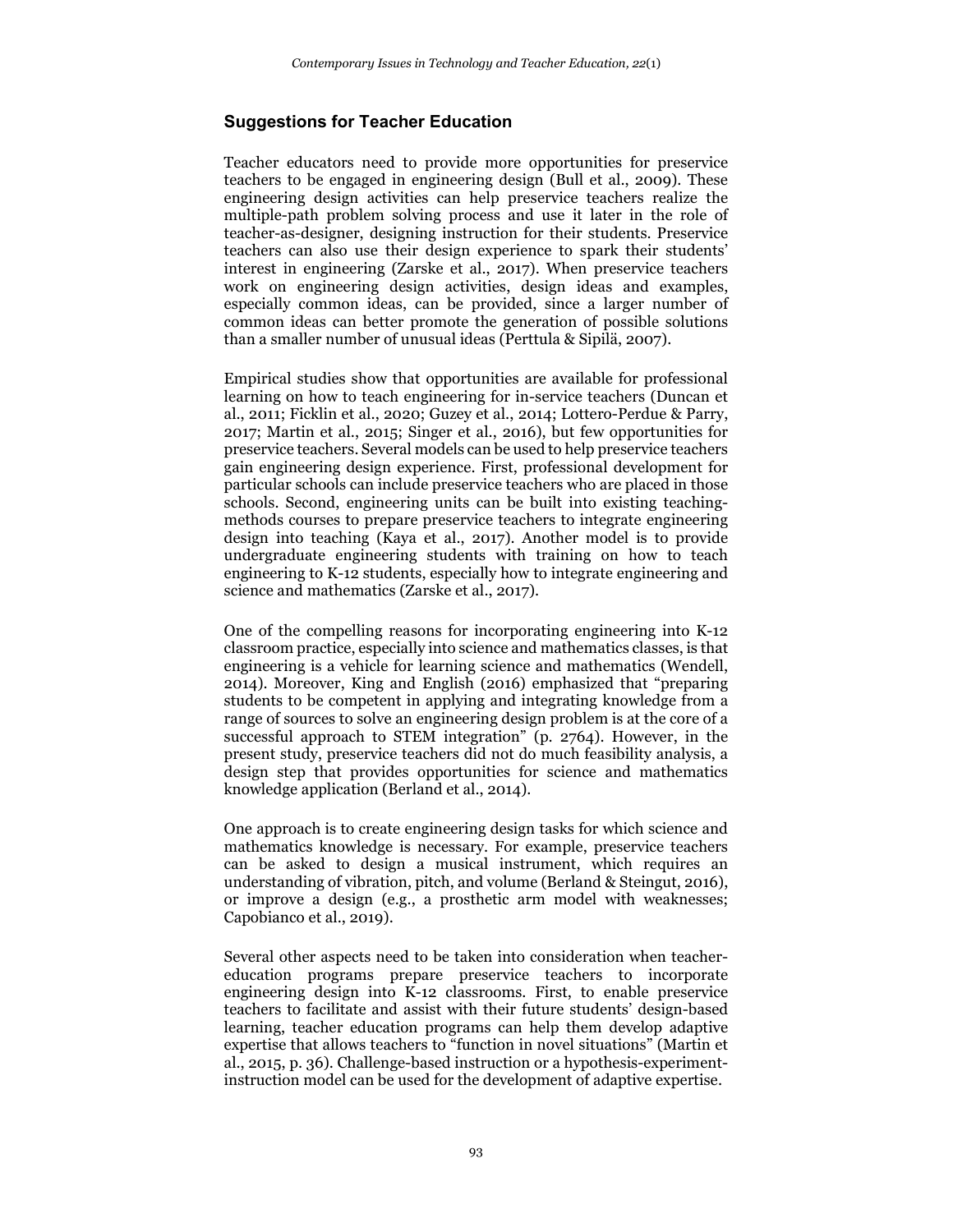Second, training for preservice teachers needs to be responsive to their cultures by connecting engineering to their experience, knowledge, interests, and values (Mejia et al., 2014) so that preservice teachers do not feel that engineering is foreign to them. Third, for early childhood and elementary preservice teachers in particular, a simplified engineering design process can be modeled, as these teachers may need to use a simplified engineering design model to teach their students (Davis et al., 2017).

# **Limitations of the Present Study**

The findings of this study are limited by the small sample size. Second, the group formation approach may have affected the team dynamics because self-selected teams tend not to examine alternative ideas to build and maintain group solidarity (Davis, 2009). In addition, while this study used typical measures to characterize engineering design practices – counting the frequency of engineering design practices and design-related conversational moves, these measures do not seem to capture a detailed qualitative picture of preservice teachers' engineering design practice (Watkins et al., 2014). For example, these measures cannot yield an understanding of how designers' identification of a particular criterion contributed to solving the problem or how designers make decisions during collaboration.

# **Future Research Directions**

One future study direction is to compare preservice teachers' engineering design practices with those of expert engineers. The comparison of the design processes and practices between preservice teachers and engineers can help educators better understand how to facilitate the development of design proficiencies (Atman et al., 2007). Second, additional research is needed to examine how preservice teachers engage in collaborative decision making, what emotions they experience when struggling with the problems, how they perceive failure, and how they learn from failure. These lines of research can give the field a more detailed picture of preservice teachers' engineering design practices.

Third, in the present study, once preservice teachers generated an idea, most of the time, they implemented the idea by assembling, programming, or decorating their robots and then evaluated the solution. They rarely detailed the potential solution in their discussion and analyzed the feasibility of the solution. However, in the modeling and feasibility analysis steps, designers need to apply science and mathematics knowledge (Berland et al., 2013). These two steps are important for integrated STEM education. Future studies can implement engineering design activities in which design problems cannot be solved without modeling and feasibility analysis.

Last, preservice teachers in this study did little problem scoping. Future research can create engineering design activities in which problem definition is necessary (Wendell, 2014).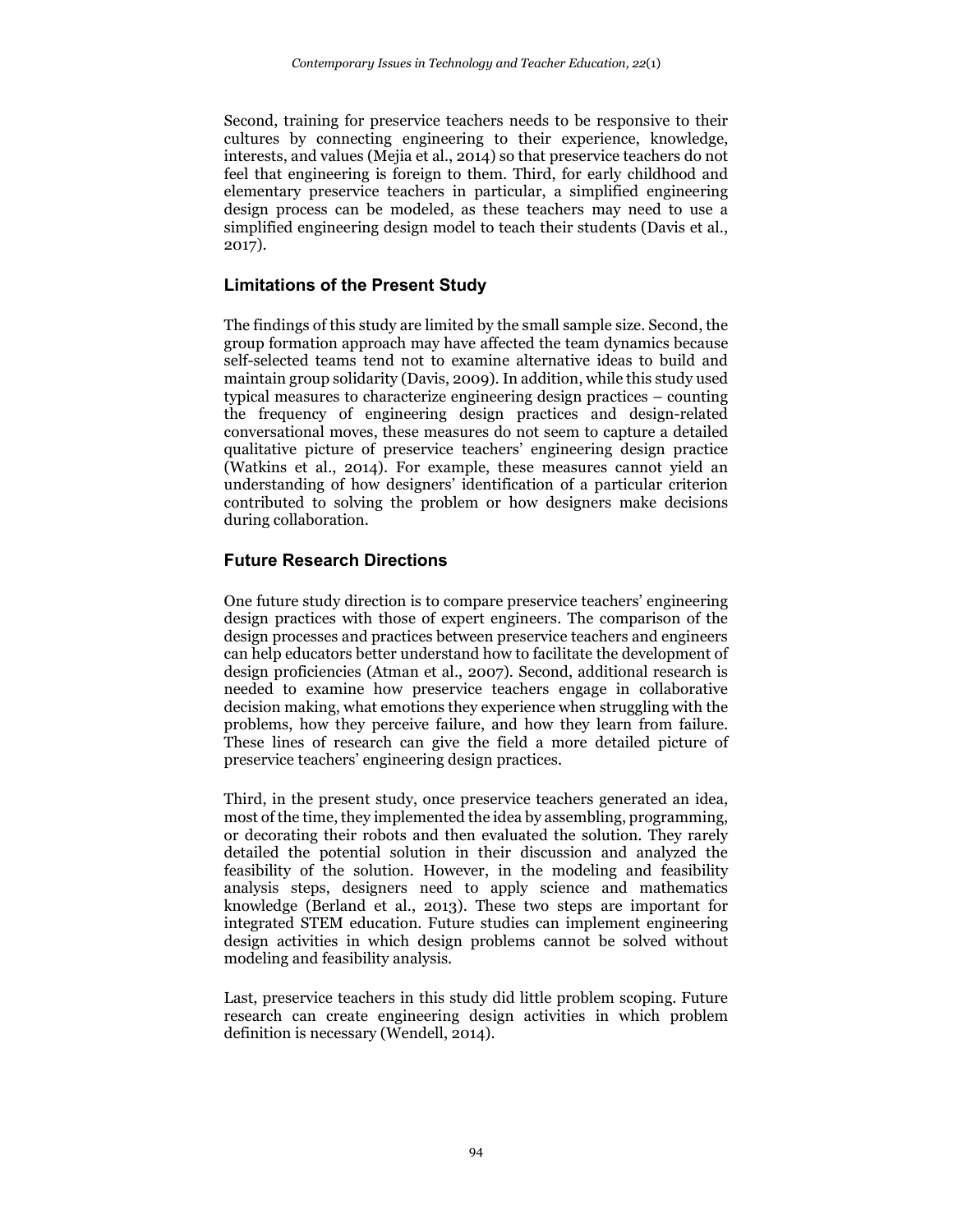#### **References**

Adams, R. S., Turns, J., & Atman, C. J. (2003). Educating effective engineering designers: The role of reflective practice. *Designing in Context*, *24*(3), 275–294. [https://doi.org/10.1016/S0142-694X\(02\)](https://doi.org/10.1016/S0142-694X(02)%2000056-X)  [00056-X](https://doi.org/10.1016/S0142-694X(02)%2000056-X)

Atman, C. J., Adams, R. S., Cardella, M. E., Turns, J., Mosborg, S., & Saleem, J. (2007). Engineering design processes: A comparison of students and expert practitioners. *Journal of Engineering Education*, *96*(4), 359–379. <https://doi.org/10.1002/j.2168-9830.2007.tb00945.x>

Atman, C. J., & Bursic, K. M. (1998). Verbal protocol analysis as a method to document engineering student design processes. *Journal of Engineering Education*, *87*(2), 121–132. [https://doi.org/10.1002/j.2168-](https://doi.org/10.1002/j.2168-9830.1998.tb00332.x) [9830.1998.tb00332.x](https://doi.org/10.1002/j.2168-9830.1998.tb00332.x)

Atman, C. J., Chimka, J. R., Bursic, K. M., & Nachtmann, H. L. (1999). A comparison of freshman and senior engineering design processes. *Design Studies*, *20*(2), 131–152. [https://doi.org/10.1016/S0142-694X\(98\)00031-](https://doi.org/10.1016/S0142-694X(98)00031-3) [3](https://doi.org/10.1016/S0142-694X(98)00031-3)

Ayar, M. C. (2015). First-hand experience with engineering design and career interest in engineering: An informal STEM education case study. *Educational Sciences: Theory & Practice*, *15*(6), 1655–1675. <https://doi.org/10.12738/estp.2015.6.0134>

Barker, B. S., & Ansorge, J. (2007). Robotics as means to increase achievement scores in an informal learning environment. *Journal of Research on Technology in Education*, *39*(3), 229–243. <https://doi.org/10.1080/15391523.2007.10782481>

Benitti, F. B. V. (2012). Exploring the educational potential of robotics in schools: A systematic review. *Computers & Education*, *58*(3), 978–988. <https://doi.org/10.1016/j.compedu.2011.10.006>

Berland, L. K., Martin, T. H., Ko, P., Peacock, S. B., & Rudolph, J. J. (2013). Student learning in challenge-based engineering curricula. *Journal of Pre-College Engineering Education Research*, *3*(1), Article 5[. https://doi.org/](https://doi.org/%2010.7771/2157-9288.1080) [10.7771/2157-9288.1080](https://doi.org/%2010.7771/2157-9288.1080)

Berland, L. K., & Steingut, R. (2016). Explaining variation in student efforts towards using math and science knowledge in engineering contexts. *International Journal of Science Education*, *38*(18), 2742–2761. <https://doi.org/10.1080/09500693.2016.1260179>

Berland, L. K., Steingut, R., & Ko, P. (2014). High school student perceptions of the utility of the engineering design process: Creating opportunities to engage in engineering practices and apply math and science content. *Journal of Science Education and Technology*, *23*(6), 705–720[. https://doi.org/10.1007/s10956-014-9498-4](https://doi.org/10.1007/s10956-014-9498-4)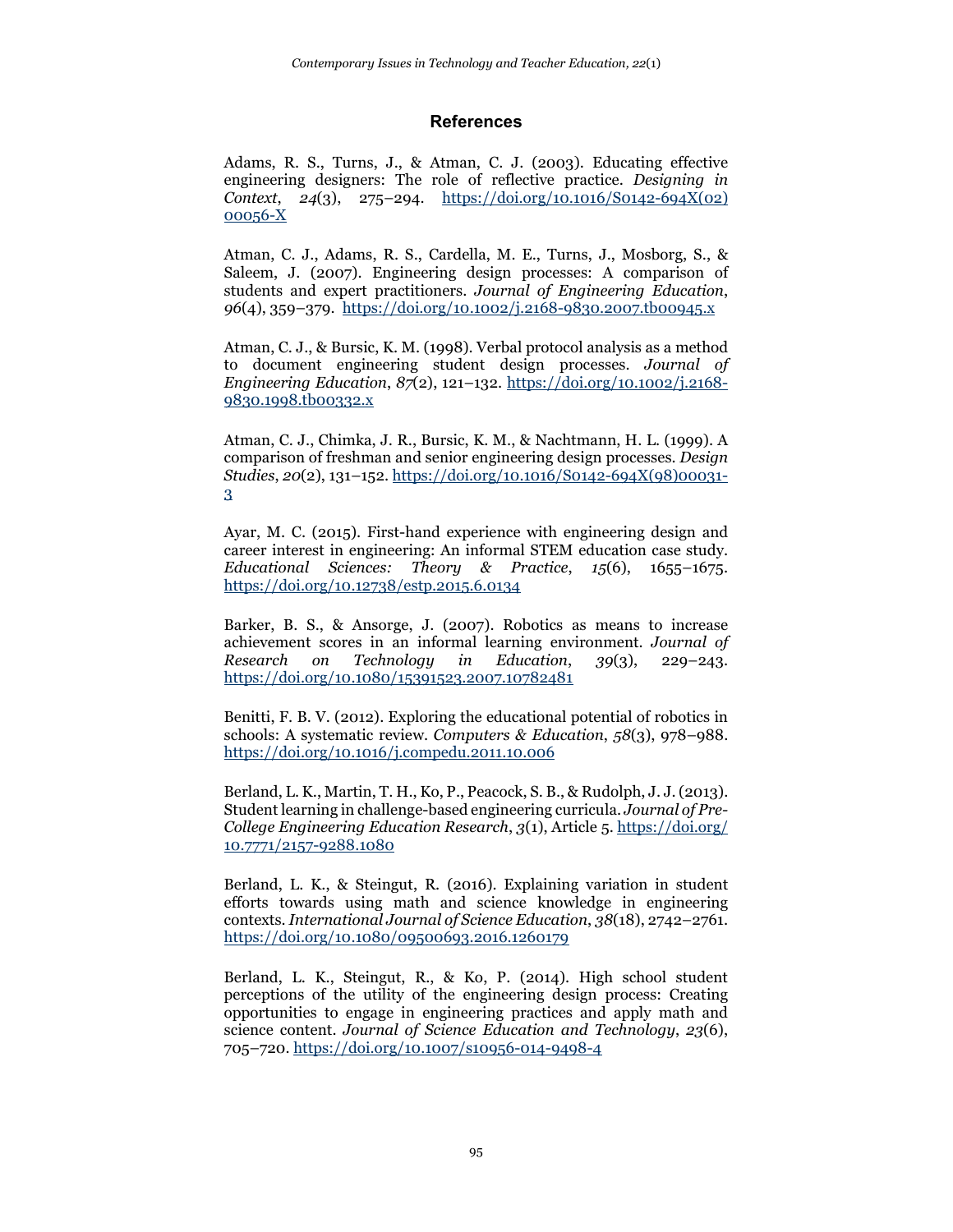Bers, M. U., & Portsmore, M. (2005). Teaching partnerships: Early childhood and engineering students teaching math and science through robotics. *Journal of Science Education & Technology*, *14*(1), 59–73. <https://doi.org/10.1007/s10956-005-2734-1>

Bucciarelli, L. L. (1994). *Designing engineers*. The MIT Press. [https://wvu.idm.oclc.org/login?url=http://search.ebscohost.com/login.a](https://wvu.idm.oclc.org/login?url=http://search.ebscohost.com/login.aspx?direct=true&db=nlebk&AN=1435) [spx?direct=true&db=nlebk&AN=1435](https://wvu.idm.oclc.org/login?url=http://search.ebscohost.com/login.aspx?direct=true&db=nlebk&AN=1435)

Bull, G., Gerald, K., & Gibson, D. (2009). A rationale for incorporating engineering education into the teacher education curriculum [Editorial]. *Contemporary Issues in Technology and Teacher Education*, *9*(3). [https://citejournal.org/volume-9/issue-3-09/editorial/editorial-a](https://citejournal.org/volume-9/issue-3-09/editorial/editorial-a-rationale-for-incorporating-engineering-education-into-the-teacher-education-curriculum)[rationale-for-incorporating-engineering-education-into-the-teacher](https://citejournal.org/volume-9/issue-3-09/editorial/editorial-a-rationale-for-incorporating-engineering-education-into-the-teacher-education-curriculum)[education-curriculum](https://citejournal.org/volume-9/issue-3-09/editorial/editorial-a-rationale-for-incorporating-engineering-education-into-the-teacher-education-curriculum)

Burbules, N. (1993). *Dialogue in teaching: Theory and practice*. Teachers College Press.

Burghardt, M. D., Hecht, D., Russo, M., Lauckhardt, J., & Hacker, M. (2010). A study of mathematics infusion in middle school technology education classes. *Journal of Technology Education*, *22*(1), 58–74. <https://doi.org/10.21061/jte.v22i1.a.4>

Capobianco, B. M., Eichinger, D., Rebello, S., Ryu, M., & Radloff, J. (2019). Fostering innovation through collaborative action research on the creation of shared instructional products by university science instructors. *Educational Action Research*, *28*(4), 646–667. [https://doi.org/10.1080/](https://doi.org/10.1080/%2009650792.2019.1645031) [09650792.2019.1645031](https://doi.org/10.1080/%2009650792.2019.1645031)

Cardella, M. E., Atman, C. J., Turns, J., & Adams, R. S. (2008). Students with differing design processes as freshmen: Case studies on change. *International Journal of Engineering Education*, *24*(2), 246–259.

Carletta, J., Isard, A., Isard, S., Kowtko, J. C., Doherty-Sneddon, G., & Anderson, A. H. (1997). The reliability of a dialogue structure coding scheme. *Computational Linguistics*, *23*(1), 13–32.

Cejka, E., Rogers, C., & Portsmore, M. (2006). Kindergarten robotics: Using robotics to motivate math, science, and engineering literacy in elementary school. *International Journal of Engineering Education*, *22*(4), 711–722.

Chiu, J. L., Gonczi, A., Fu, X., & Burghardt, M. D. (2017). Supporting informed engineering design across formal and informal contexts with WISEngineering. *International Journal of Engineering Education*, *33*(1B), 371–381.

Crismond, D. P., & Adams, R. S. (2012). The informed design teaching and learning matrix. *Journal of Engineering Education*, *101*(4), 738–797. <https://doi.org/10.1002/j.2168-9830.2012.tb01127.x>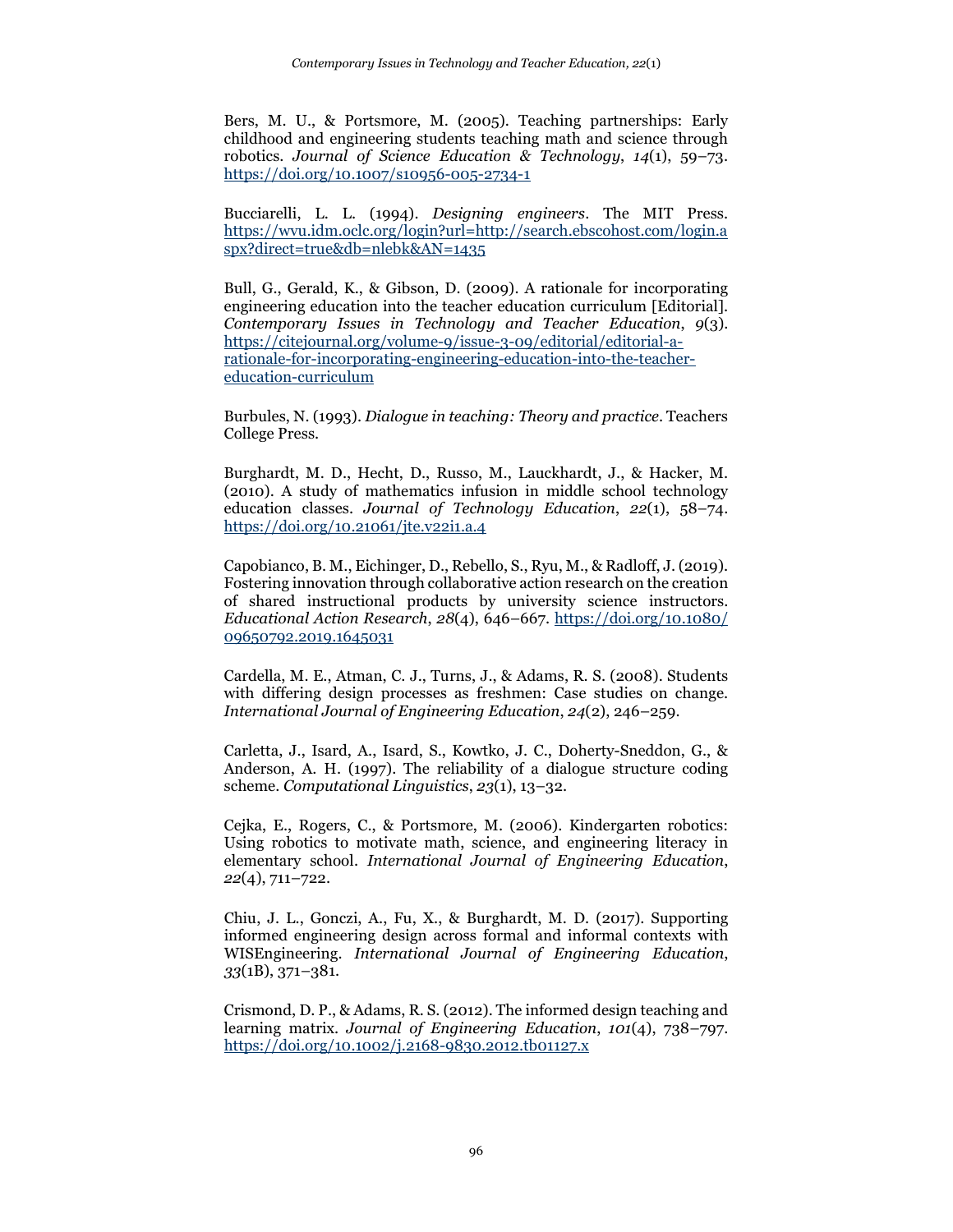Cunningham, C. M., & Kelly, G. J. (2017). Epistemic practices of engineering for education. *Science Education, 101*(3), 486–505.

Daly, S. R., Christian, J. L., Yilmaz, S., Seifert, C. M., & Gonzalez, R. (2011). Teaching design ideation. *Proceedings of the annual meeting of the American Society of Engineering Education Conference Annual Conference & Exposition*.<https://doi.org/10.18260/1-2--18507>

Dare, E. A., Ellis, J. A., & Roehrig, G. H. (2014). Driven by beliefs: Understanding challenges physical science teachers face when integrating engineering and physics. *Journal of Pre-College Engineering Education Research*, *4*(2), Article 5.<https://doi.org/10.7771/2157-9288.1098>

Davis, B. G. (2009). *Tools for teaching* (2nd ed.). John Wiley & Sons.

Davis, M. E., Cunningham, C. M., & Lachapelle, C. P. (2017). They can't spell "engineering" but they can do it: Designing an engineering curriculum for the preschool classroom. *Zero to Three*, *37*(5), 4–11.

Dinar, M., Shah, J. J., Cagan, J., Leifer, L., Linsey, J., Smith, S. M., & Hernandez, N. V. (2015). Empirical studies of designer thinking: Past, present, and future. *Journal of Mechanical Design*, *137*(2). <https://doi.org/10.1115/1.4029025>

Duncan, D., Diefes-Dux, H., & Gentry, M. (2011). Professional development through engineering academies: An examination of elementary teachers' recognition and understanding of engineering. *Journal of Engineering Education*, *100*(3), 520–539. [https://doi.org/](https://doi.org/%2010.1002/j.2168-9830.2011.tb00025.x) [10.1002/j.2168-9830.2011.tb00025.x](https://doi.org/%2010.1002/j.2168-9830.2011.tb00025.x)

Dwarakanath, S., & Wallace, K. M. (1995). Decision-making in engineering design: Observations from design experiments. *Journal of Engineering Design*, *6*(3), 191–206.<https://doi.org/10.1080/09544829508907913>

Ficklin, K., Parker, M., & Shaw-Ferguson, T. (2020). Qualitative research on the influence of engineering professional development on teacher selfefficacy in a rural K-5 setting. *Contemporary Issues in Technology and Teacher Education*, *20*(4). [https://citejournal.org/volume-20/issue-4-](https://citejournal.org/volume-20/issue-4-20/science/qualitative-research-on-the-influence-of-engineering-professional-development-on-teacher-self-efficacy-in-a-rural-k-5-setting) [20/science/qualitative-research-on-the-influence-of-engineering](https://citejournal.org/volume-20/issue-4-20/science/qualitative-research-on-the-influence-of-engineering-professional-development-on-teacher-self-efficacy-in-a-rural-k-5-setting)[professional-development-on-teacher-self-efficacy-in-a-rural-k-5-setting](https://citejournal.org/volume-20/issue-4-20/science/qualitative-research-on-the-influence-of-engineering-professional-development-on-teacher-self-efficacy-in-a-rural-k-5-setting)

Gervits, F., Eberhard, K., & Scheutz, M. (2016a). Team communication as a collaborative process. *Frontiers in Robotics and AI*, *3*, 62. <https://doi.org/10.3389/frobt.2016.00062>

Gervits, F., Eberhard, K., & Scheutz, M. (2016b). Disfluent but effective? A quantitative study of disfluencies and conversational moves in team discourse. *Proceedings of COLING 2016, the 26th international conference on computational linguistics: Technical papers*, 3359–3369.

Guzey, S. S., Harwell, M., Moreno, M., Peralta, Y., & Moore, T. J. (2017). The Impact of design-based STEM integration curricula on student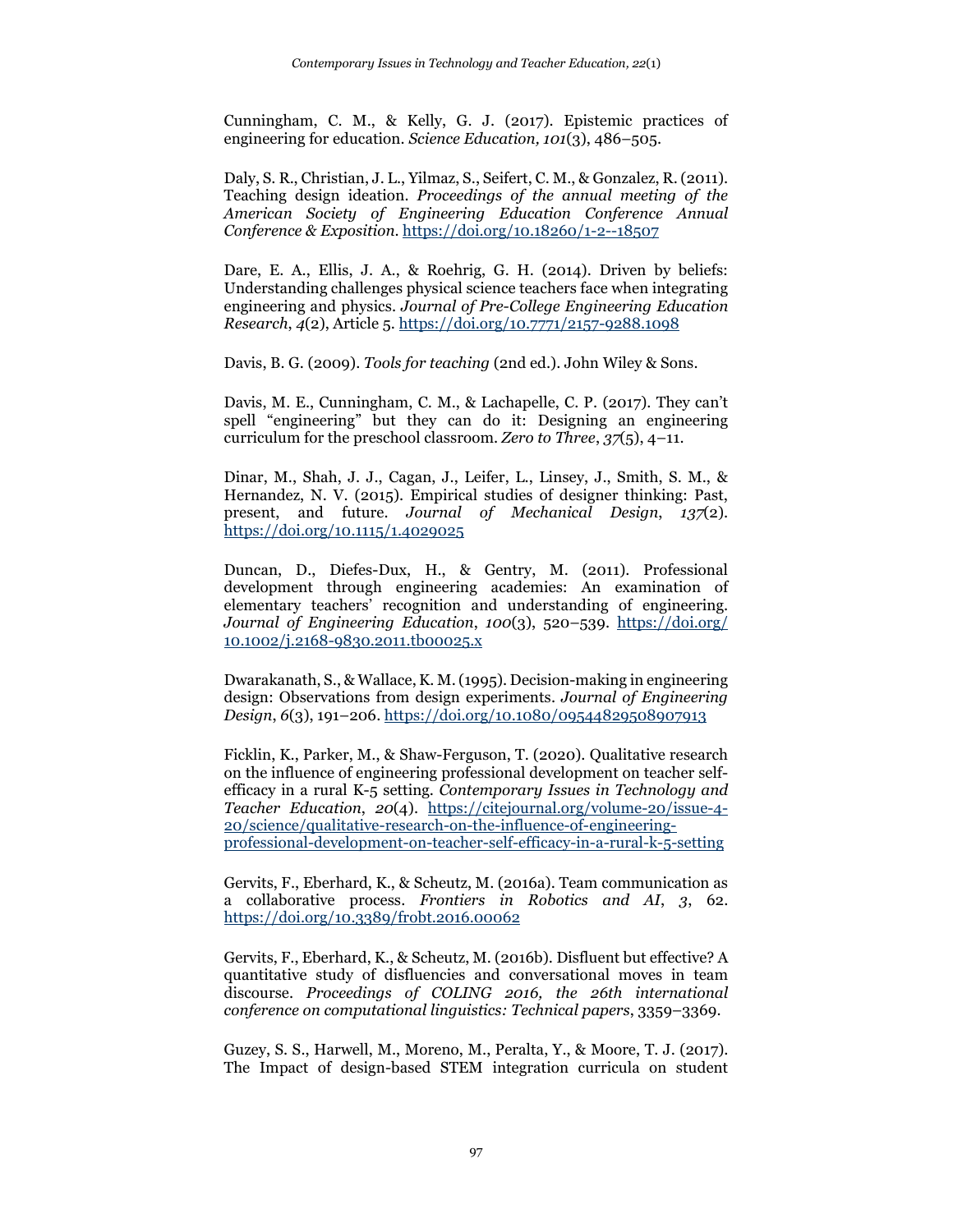achievement in engineering, science, and mathematics. *Journal of Science Education and Technology*, *26*(2), 207–222. [https://doi.org/10.1007/](https://doi.org/10.1007/%20s10956-016-9673-x) [s10956-016-9673-x](https://doi.org/10.1007/%20s10956-016-9673-x)

Guzey, S. S., Moore, T. J., Harwell, M., & Moreno, M. (2016). STEM integration in middle school life science: Student learning and attitudes. *Journal of Science Education and Technology*, *25*(4), 550–560. <https://doi.org/10.1007/s10956-016-9612-x>

Guzey, S. S., Tank, K., Wang, H.-H., Roehrig, G., & Moore, T. (2014). A high-quality professional development for teachers of grades 3-6 for implementing engineering into classrooms. *School Science and Mathematics*, *114*(3), 139–149[. https://doi.org/10.1111/ssm.12061](https://doi.org/10.1111/ssm.12061)

Hay, L., Duffy, A. H. B., McTeague, C., Pidgeon, L. M., Vuletic, T., & Grealy, M. (2017). A systematic review of protocol studies on conceptual design cognition: Design as search and exploration. *Design Science*, *3*. <https://doi.org/10.1017/dsj.2017.11>

Highfield, K. (2010). Robotics toys as a catalyst for mathematics problem solving. *Australian Primary Mathematics Classroom*, *15*(2), 22–27.

Hirsch, P. L., Shwom, B. L., Yarnoff, C., Anderson, J. C., Kelso, D. M., Olson, G. B., & Colgate, E. (2001). Engineering design and communication: The case for interdisciplinary collaboration. *International Journal of Engineering Education*, *17*(4/5), 342–348.

Hynes, M. (2012). Middle grades teachers' understanding and teaching of the central ideas of the engineering design process. *Advances in Engineering Education*, *3*(2). [https://files.eric.ed.gov/fulltext/](https://files.eric.ed.gov/fulltext/%20EJ1076118.pdf) [EJ1076118.pdf](https://files.eric.ed.gov/fulltext/%20EJ1076118.pdf)

Jackson, A., Mentzer, N., & Kramer-Bottiglio, R. (2017). Intersecting selfefficacy and interest: Exploring the impact of soft robot design experiences on engineering perceptions. *ASEE Annual Conference and Exposition, Conference Proceedings*. [https://doi.org/10.18260/1-2--](https://doi.org/10.18260/1-2--30712) [30712](https://doi.org/10.18260/1-2--30712)

Johri, A., & Olds, B. M. (2011). Situated engineering learning: Bridging engineering education research and the learning sciences. *Journal of Engineering Education, 100*(1), 151–185.

Kaya, E., Newly, A., Deniz, H., Yesilyurt, E., & Newley, P. (2017). Introducing engineering design to a science teaching methods course through educational robotics and exploring changes in views of preservice elementary teachers. *Journal of College Science Teaching*, *47*(2), 66–75. [https://doi.org/10.2505/4/jcst17\\_047\\_02\\_66](https://doi.org/10.2505/4/jcst17_047_02_66)

Kelly, G. J., & Cunningham, C. M. (2019). Epistemic tools in engineering design for K‐12 education. *Science Education*, *103*, 1080–1111. https:// doi.org/10.1002/sce.21513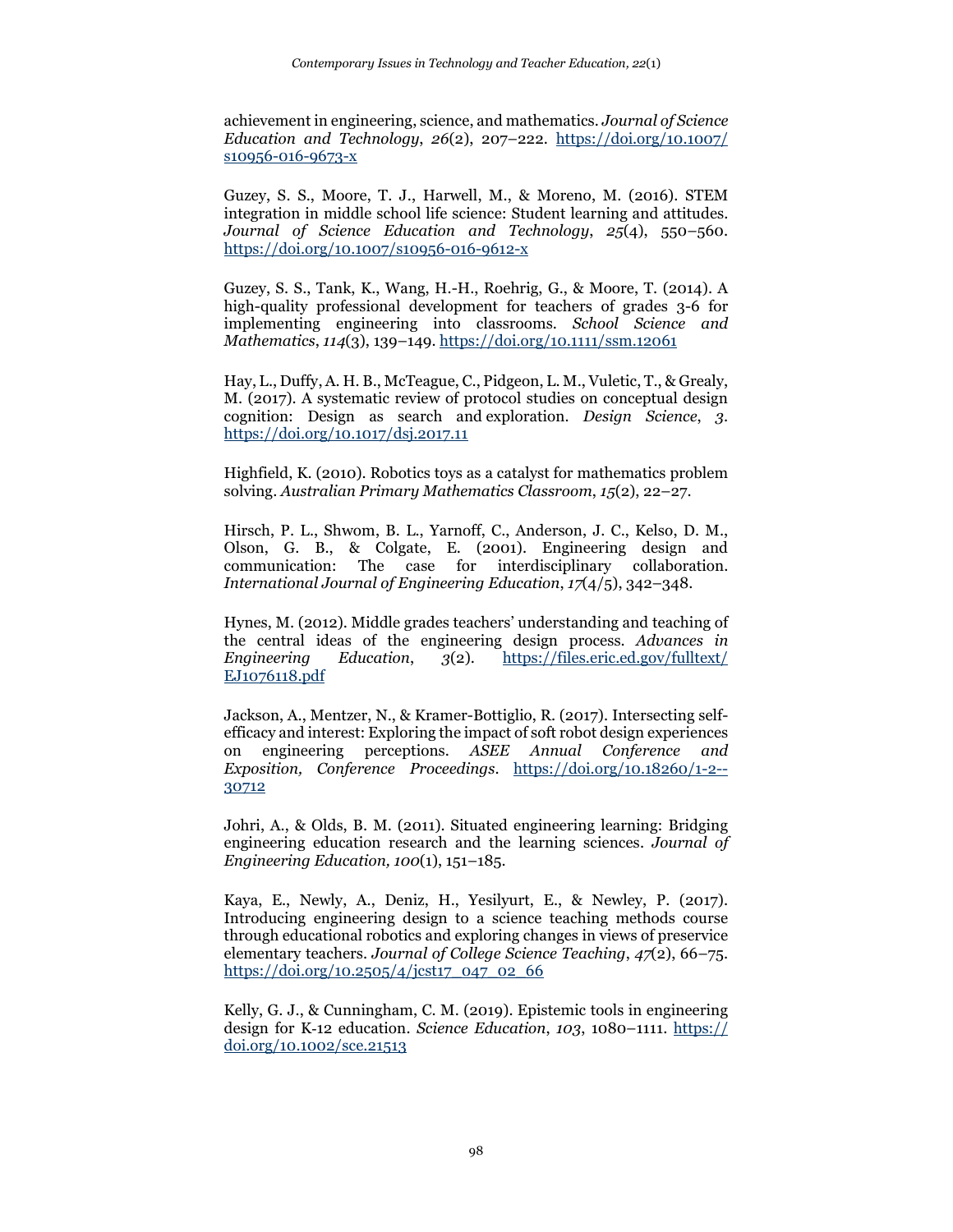Kim, C., Belland, B. R., Baabdullah, A., Lee, E., Dinç, E., & Zhang, A. Y. (2021). An ethnomethodological study of abductive reasoning while tinkering. *AERA Open*, *7*(1), 1–25. [https://doi.org/10.1177/](https://doi.org/10.1177/%2023328584211008111) [23328584211008111](https://doi.org/10.1177/%2023328584211008111)

Kim, C., Kim, D., Yuan, J., Hill, R. B., Doshi, P., & Thai, C. N. (2015). Robotics to promote elementary education preservice teachers' STEM engagement, learning, and teaching. *Computers & Education*, *91*, 14–31.<https://doi.org/10.1016/j.compedu.2015.08.005>

Kim, C., Yuan, J., Vasconcelos, L., Shin, M., & Hill, R. B. (2018). Debugging during block-based programming. *Instructional Science*, *46*(5), 767–787. https://doi.org/10.1007/s11251-018-9453-5

King, D., & English, L. D. (2016). Engineering design in the primary school: Applying STEM concepts to build an optical instrument. *International Journal of Science Education*, *38*(18), 2762–2794. <https://doi.org/10.1080/09500693.2016.1262567>

Lave, J., & Wenger, E. (1991). *Situated learning: Legitimate peripheral participation.* Cambridge University Press.

Lemons, G., Carberry, A., Swan, C., & Rogers, C. (2010). The benefits of model building in teaching engineering design. *Design Studies*, *31*, 288– 309.<https://doi.org/10.1016/j.destud.2010.02.001>

Lottero-Perdue, P., & Parry, E. A. (2017). Perspectives on failure in the classroom by elementary teachers new to teaching engineering. *Journal of Pre-College Engineering Education Research*, *7*(1), Article 4. <https://doi.org/10.7771/2157-9288.1158>

Macagno, F., & Bigi, S. (2017). Analyzing the pragmatic structure of dialogues. *Discourse Studies*, *19*(2), 148–168. [https://doi.org/10.1177/](https://doi.org/10.1177/%201461445617691702) [1461445617691702](https://doi.org/10.1177/%201461445617691702)

Marshall, J. A., & Berland, L. K. (2012). Developing a vision of pre-college engineering education. *Journal of Pre-College Engineering Education Research*, *2*(2), Article 5.<https://doi.org/10.5703/1288284314869>

Martin, T., Peacock, S. B., Ko, P., & Rudolph, J. J. (2015). Changes in teachers' adaptive expertise in an engineering professional development course. *Journal of Pre-College Engineering Education Research*, *5*(2), Article 4[. https://doi.org/10.7771/2157-9288.1050](https://doi.org/10.7771/2157-9288.1050)

Mejia, J. A., Wilson-Lopez, A., Hailey, C. E., Hasbun, I. M., & Householder, D. L. (2014). Funds of knowledge in Hispanic students' communities and households that enhance engineering design thinking. *Proceedings of the American Society for Engineering Education Annual Conference & Exposition*.<https://doi.org/10.18260/1-2--20525>

Melchior, A., Cohen, F., Cutter, T., & Leavitt, T. (2005). *More than robots: An evaluation of the FIRST robotics competition participant and*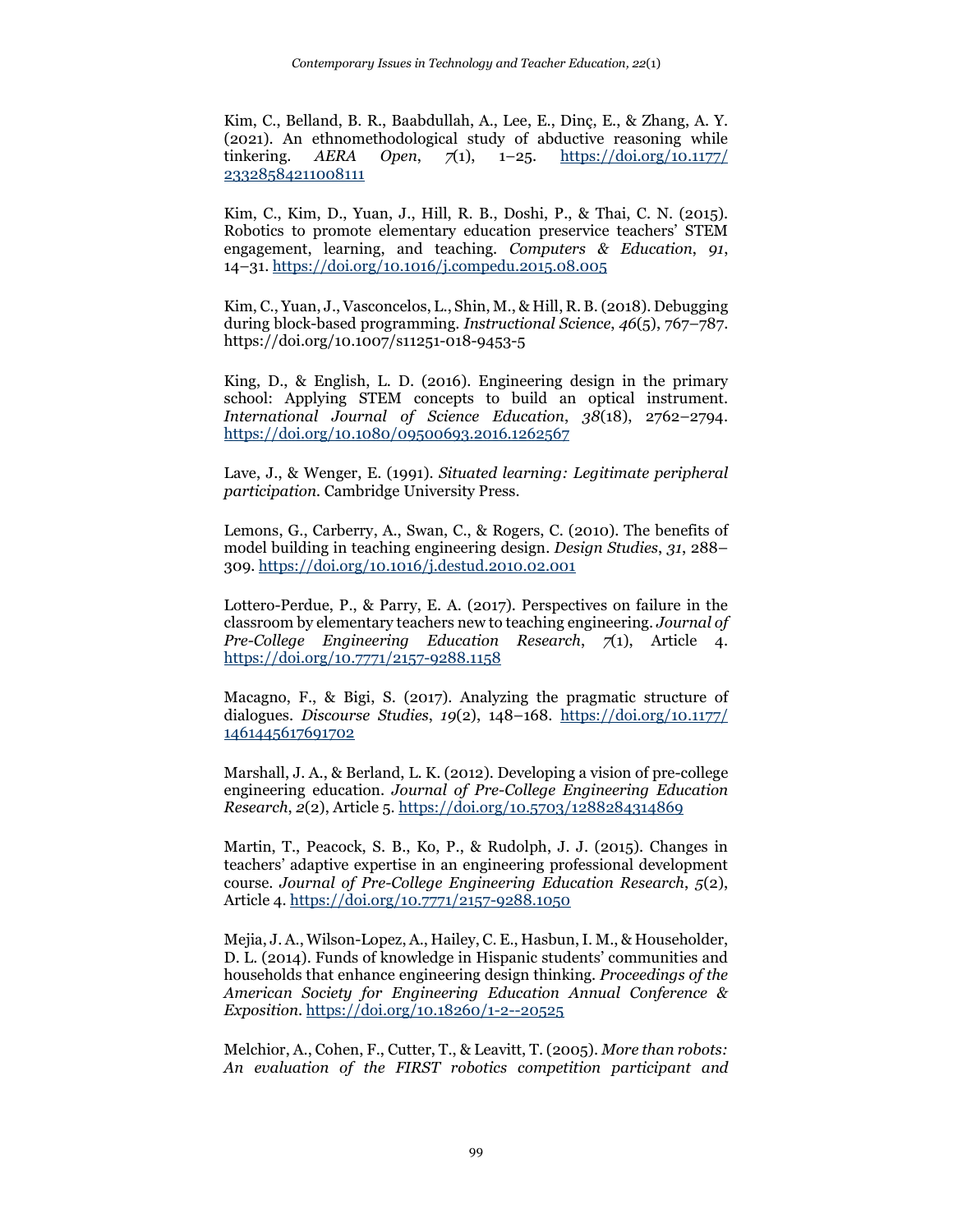*institutional impacts*. Brandeis University Center for Youth and Communities Heller School for Social Policy and Management. [http://www.techfire225.com/uploads/6/3/7/1/6371896/first\\_study.pdf](http://www.techfire225.com/uploads/6/3/7/1/6371896/first_study.pdf)

Mentzer, N., Becker, K., & Sutton, M. (2015). Engineering design thinking: High school students' performance and knowledge. *Journal of Engineering Education*, *104*(4), 417–432. [https://doi.org/10.1109/](https://doi.org/10.1109/%20icl.2015.7318218) [icl.2015.7318218](https://doi.org/10.1109/%20icl.2015.7318218)

Moore, P. L., Atman, C. J., Bursic, K. M., Shuman, L. J., & Gottfried, B. S. (1995). Do freshmen design texts adequately define the engineering design process? *Proceedings of the American Society for Engineering Education Annual Conference and Exposition*, 164–172.

National Research Council. (2010). *Standards for K-12 engineering education*. National Academies Press.

National Research Council. (2013). *Next Generation Science Standards: For states, by states*. The National Academies Press. [https://doi.org/](https://doi.org/%2010.17226/18290) [10.17226/18290](https://doi.org/%2010.17226/18290)

Parker, M., Ficklin, K., & Mishra, M. (2020). Teacher self-efficacy in a rural K-5 setting: Quantitative research on the influence of engineering professional development. *Contemporary Issues in Technology and Teacher Education*, *20*(4). [https://citejournal.org/volume-20/issue-4-](https://citejournal.org/volume-20/issue-4-20/science/qualitative-research-on-the-influence-of-engineering-professional-development-on-teacher-self-efficacy-in-a-rural-k-5-setting) [20/science/qualitative-research-on-the-influence-of-engineering](https://citejournal.org/volume-20/issue-4-20/science/qualitative-research-on-the-influence-of-engineering-professional-development-on-teacher-self-efficacy-in-a-rural-k-5-setting)[professional-development-on-teacher-self-efficacy-in-a-rural-k-5-setting](https://citejournal.org/volume-20/issue-4-20/science/qualitative-research-on-the-influence-of-engineering-professional-development-on-teacher-self-efficacy-in-a-rural-k-5-setting)

Perttula, M., & Sipilä, P. (2007). The idea exposure paradigm in design idea generation. *Journal of Engineering Design*, *18*(1), 93–102. <https://doi.org/10.1080/09544820600679679>

Purzer, Ş. (2017). *Engineering approaches to problem solving and design in secondary school science: Teachers as design coaches*. [https://sites.nationalacademies.org/cs/groups/dbassesite/documents/w](https://sites.nationalacademies.org/cs/groups/dbassesite/documents/webpage/dbasse_189503.pdf) [ebpage/dbasse\\_189503.pdf](https://sites.nationalacademies.org/cs/groups/dbassesite/documents/webpage/dbasse_189503.pdf)

Purzer, Ş., Goldstein, M. H., Adams, R. S., Xie, C., & Nourian, S. (2015). An exploratory study of informed engineering design behaviors associated with scientific explanations. *International Journal of STEM Education*, *2*(9), Article No. 9. [https://doi.org/10.1186/s40594-015-0019-](https://doi.org/10.1186/s40594-015-0019-7) [7](https://doi.org/10.1186/s40594-015-0019-7)

Radloff, J., & Capobianco, B. M. (2019). Investigating elementary teachers' tensions and mitigating strategies related to integrating engineering design-based science instruction. *Research in Science Education*. <https://doi.org/10.1007/s11165-019-9844-x>

Reimers, J. E., Farmer, C. L., & Klein-Gardner, S. S. (2015). An introduction to the standards for preparation and professional development for researchers of engineering. *Journal of Pre-College Engineering Education Research*, *5*(1), Article 5[. https://doi.org/10.7771/](https://doi.org/10.7771/%202157-9288.1107) [2157-9288.1107](https://doi.org/10.7771/%202157-9288.1107)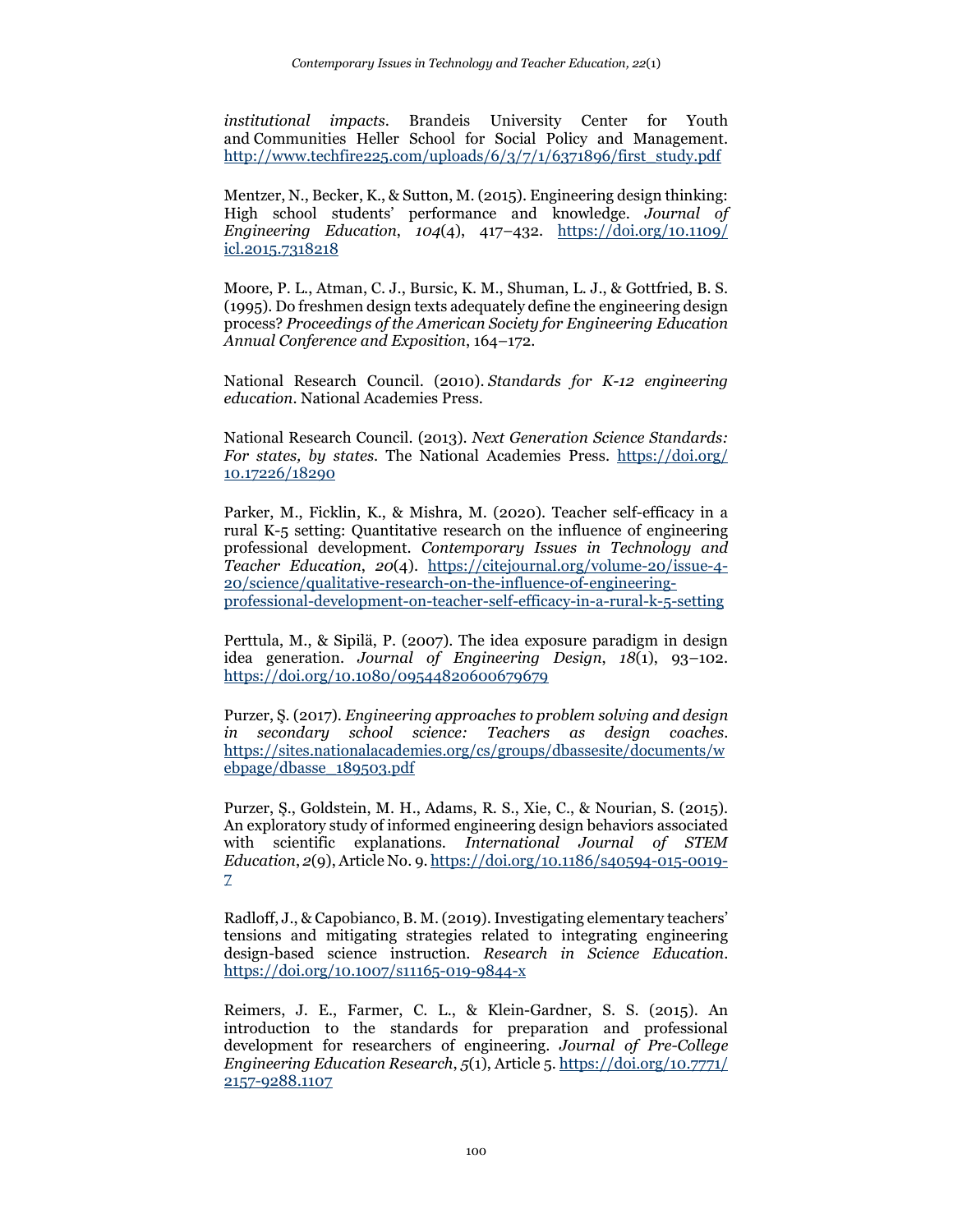Roberts, C., Yasar, S., Morrell, D., Henderson, M., Danielson, S., & Cooke, N. (2007). A pilot study of engineering design teams using protocol analysis. *Proceedings of the American Society for Engineering Education Annual Conference and Exposition.* <https://doi.org/10.18260/1-2--2811>

Roehrig, G. H., Moore, T. J., Wang, H.-H., & Park, M. S. (2012). Is adding the E enough? Investigating the impact of K-12 engineering standards on the implementation of STEM integration. *School Science and Mathematics*, *112*(1), 31–44. [https://doi.org/10.1111/j.1949-8594.](https://doi.org/10.1111/j.1949-8594.%202011.00112.x)  [2011.00112.x](https://doi.org/10.1111/j.1949-8594.%202011.00112.x)

Rogers, C., & Portsmore, M. (2004). Bringing engineering to elementary school. *Journal of STEM Education: Innovations and Research*, *5*(3–4), 17–28.

Sarkar, P., & Chakrabarti, A. (2017). A model for the process of idea generation. *The Design Journal*, *20*(2), 239–257. [https://doi.org/](https://doi.org/%2010.1080/14606925.2017.1272244) [10.1080/14606925.2017.1272244](https://doi.org/%2010.1080/14606925.2017.1272244)

Singer, J. E., Ross, J. M., & Jackson-Lee, Y. (2016). Professional development for the integration of engineering in high school STEM classrooms. *Journal of Pre-College Engineering Education Research*, *6*(1), Article 3.<https://doi.org/10.7771/2157-9288.1130>

Stempfle, J., & Badke-Schaub, P. (2002). Thinking in design teams — An analysis of team communication. *Design Studies*, *23*(5), 473–496. [https://doi.org/10.1016/s0142-694x\(02\)00004-2](https://doi.org/10.1016/s0142-694x(02)00004-2)

Sullivan, F. R., & Heffernan, J. (2016). Robotic construction kits as computational manipulatives for learning in the STEM disciplines. *Journal of Research on Technology in Education*, *48*(2), 105–128. <https://doi.org/10.1080/15391523.2016.1146563>

Swenson, J. E. S., Portsmore, M. D., & Danahy, E. E. (2014). Examining the engineering design process of first-year engineering students during a hands-on, in-class design challenge. *Proceedings of the American Society for Engineering Education Annual Conference and Exposition.* <https://doi.org/10.18260/1-2--20449>

Taban, F., Acar, E., Fidan, I., & Zora, A. (2005). Teaching basic engineering concepts in a k-12 environment using LEGO bricks and robotics. *Proceedings of ASEE Annual Conference & Exposition*. <https://doi.org/10.18260/1-2--14757>

Telenko, C., Wood, K., Otto, K., Elara, M. R., Foong, S., Pey, K. L., Tan, U.- X., Camburn, B., Moreno, D., & Frey, D. (2016). Designettes: New approaches to multidisciplinary engineering design education. *Proceedings*

*of ASME 2014 International Design Engineering Technical Conferences and Computers and Information in Engineering Conference*. https:// doi.org/10.1115/1.4031638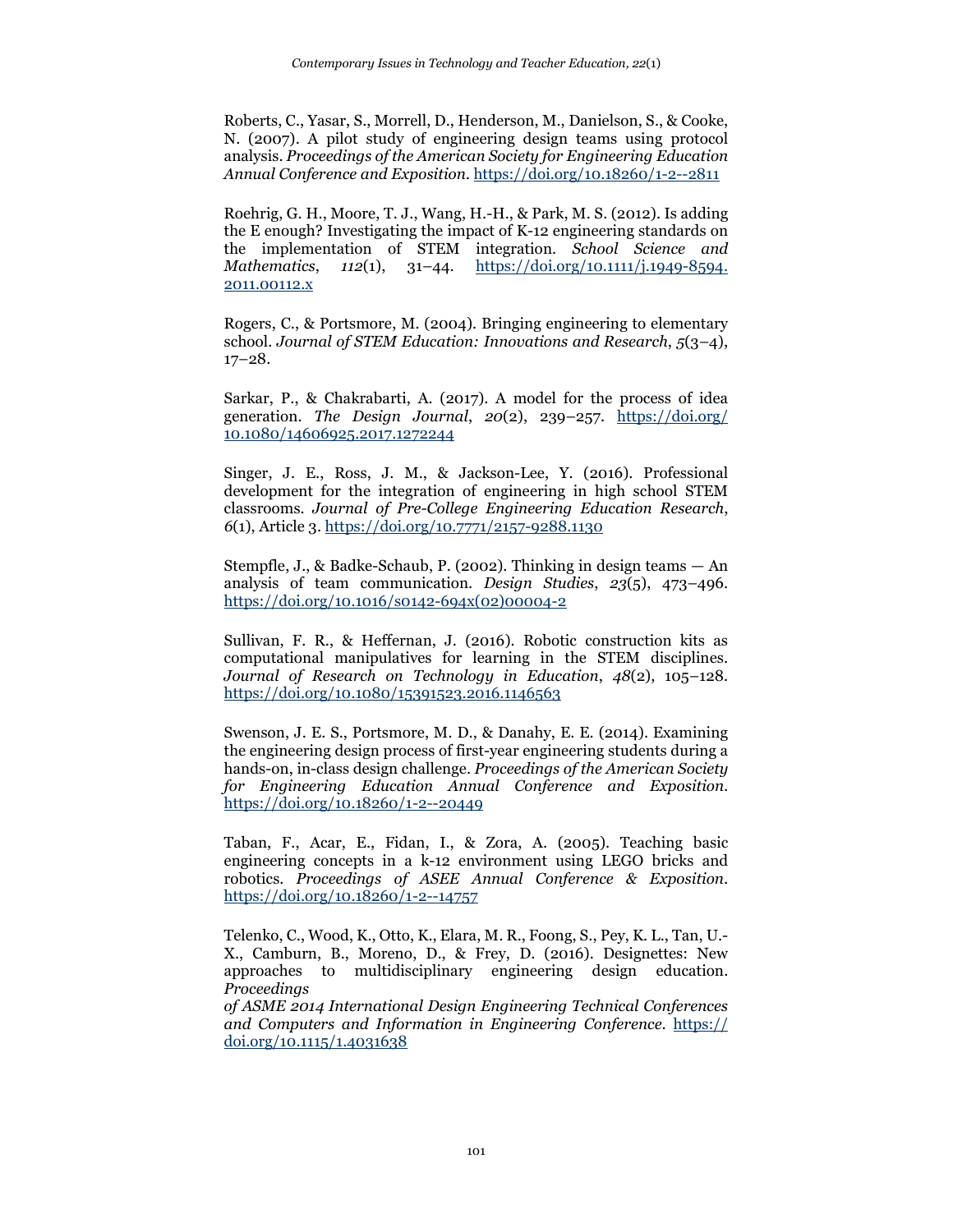Waldron, M. B., & Waldron, K. J. (1988). A time sequence study of a complex mechanical system design. *Design Studies*, *9*(2), 95–106. https://doi.org/10.1016/0142-694x(88)90035-x

Watkins, J., Portsmore, M., & Swanson, R. D. (2021). Shifts in elementary teachers' pedagogical reasoning: Studying teacher learning in an online graduate program in engineering education. *Journal of Engineering Education*, *110*(1), 252–271. https://doi.org/10.1002/jee.20369

Watkins, J., Spencer, K., & Hammer, D. (2014). Examining young students' problem scoping in engineering design. *Journal of Pre-College Engineering Education Research*, *4*(1), Article 5. https://doi.org/10.7771/ 2157-9288.1082

Wendell, K. B. (2014). Design practices of preservice elementary teachers in an integrated engineering and literature experience. *Journal of Pre-College Engineering Education Research*, *4*(2), Article 4. https:// doi.org/10.7771/2157-9288.1085

Wendell, K. B., & Rogers, C. (2013). Engineering design-based science, science content performance, and science attitudes in elementary school. *Journal of Engineering Education*, *102*(4), 513–540. https://doi.org/ 10.1002/jee.20026

Whittier, L. E., & Robinson, M. (2007). Teaching evolution to non-English proficient students by using lego robotics. *American Secondary Education*, *35*(3), 19–28.

Yasar, S., Henderson, M., McKay, A., Roberts, C., & de Pennington, A. (2008). Comparing the design problem solving processes of product design and engineering student teams in the U.S. and U.K. *Proceedings of the American Society for Engineering Education Annual Conference and Exposition.* https://doi.org/10.18260/1-2--4003

Yuan, J., Kim, C., Hill, R., & Kim, D. (2019). Robotics integration for learning with technology. *Contemporary Issues in Technology and Teacher Education*, *19*(4). https://citejournal.org/volume-19/issue-4- 19/science/robotics-integration-for-learning-with-technology

Zarske, M. S., Badeen, M. L., Tsai, J. Y., Sullivan, J. F., & Carlson, D. W. (2017). Undergraduate engineers and teachers: Can students be both? *Journal of Pre-College Engineering Education Research*, *7*(1), Article 3. https://doi.org/10.7771/2157-9288.1161

*Contemporary Issues in Technology and Teacher Education* is an online journal. All text, tables, and figures in the print version of this article are exact representations of the original. However, the original article may also include video and audio files, which can be accessed online at http://www.citejournal.org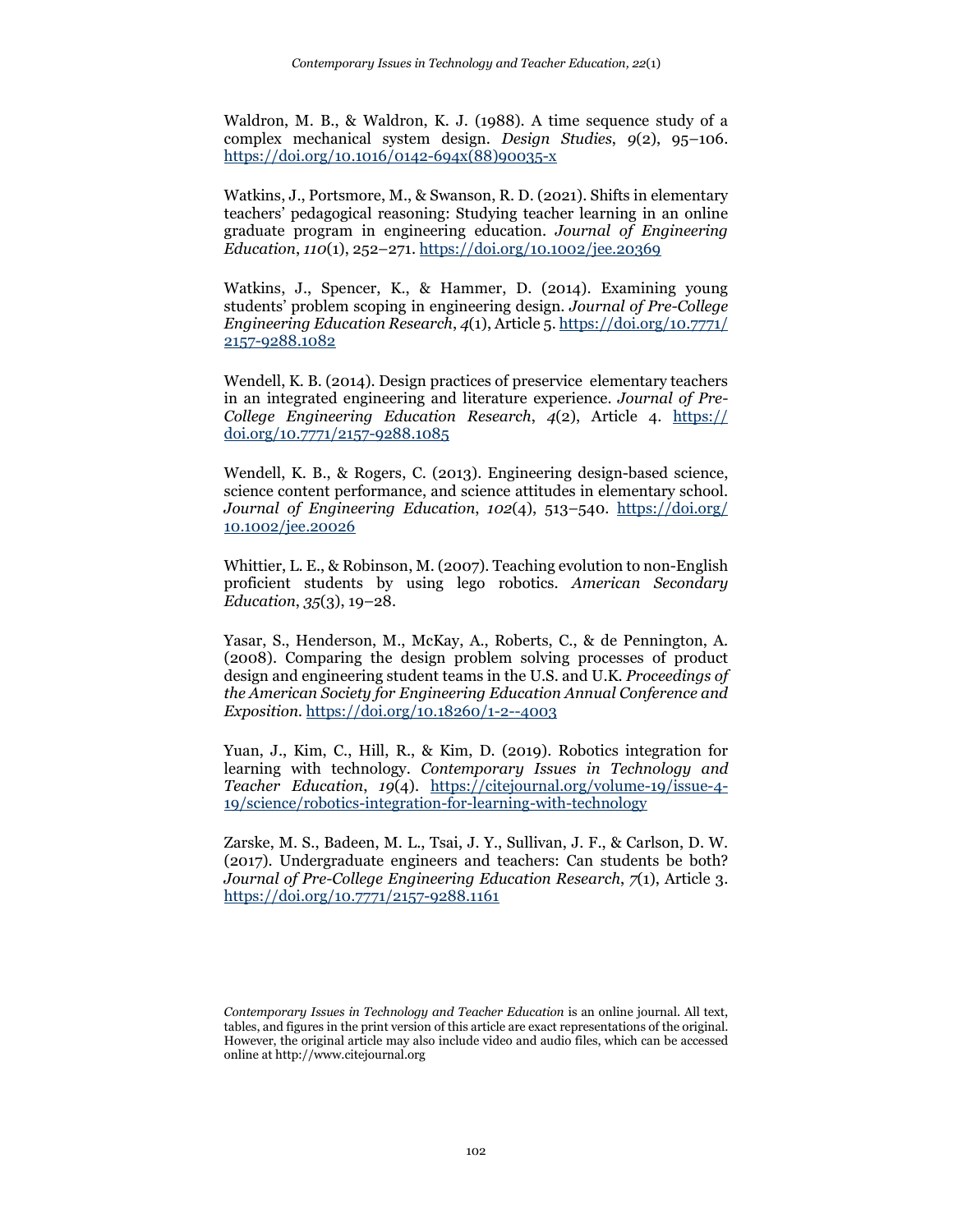# **Appendix Coding Scheme for Engineering Design Activity Analysis (Adapted from Atman et al., 1999; Wendell, 2014)**

| Code                                       | Meaning                                                                                                                  | <b>Example</b>                                                                                                                                                                                                                                                                      |  |
|--------------------------------------------|--------------------------------------------------------------------------------------------------------------------------|-------------------------------------------------------------------------------------------------------------------------------------------------------------------------------------------------------------------------------------------------------------------------------------|--|
| <b>Design Acclivities</b>                  |                                                                                                                          |                                                                                                                                                                                                                                                                                     |  |
| Problem Definition<br>(PD)                 | Define what the problem is, including<br>stating constraints, identifying criteria,<br>and identifying sub-problems      | "Why does this one keep turning like this? Which one is supposed to<br>turn? [Something kept turning]"                                                                                                                                                                              |  |
| Gathering<br>Information<br>(GATH)         | Look for information to solve the<br>problem and discuss the information<br>they gathered                                | "[Read the manual] Assemble to the DC motors. Does that take a special screw?<br>Yes. It does                                                                                                                                                                                       |  |
| Generating Ideas<br>(GEN)                  | Generate ideas to solve the problem                                                                                      | "But that means its RC [Remote Control] 2 and it's not in the 2. I think it's<br>supposed to be 7."                                                                                                                                                                                 |  |
| Modeling (MOD)                             | Detail how to develop problem<br>solution. It includes estimating<br>something and making a part fit into<br>the design. | "Yes, but the 2 by 1s [L frames] won't work because it is supposed to like go<br>through, but it won't."                                                                                                                                                                            |  |
| Making (MAK)                               | Decorate, assemble, and program<br>robots                                                                                | "Wheel guide [Kept searching for a proper part to assemble the wheel guide]<br>Is this okay? [Talked to herself]"                                                                                                                                                                   |  |
| Feasibility Analysis<br>(FEAS)             | Judge whether the potential solution<br>will work.                                                                       | That one [robot] looks really easy.                                                                                                                                                                                                                                                 |  |
| Evaluation (EVAL)                          | Compare solutions, test a design, and<br>evaluate the results                                                            | "I think the arms are just backward."                                                                                                                                                                                                                                               |  |
| Decision (DEC)                             | Select or eliminate one solution                                                                                         | "Alright. We are going to do the jet bot."                                                                                                                                                                                                                                          |  |
| <b>Design-Related Conversational Moves</b> |                                                                                                                          |                                                                                                                                                                                                                                                                                     |  |
| Revoicing (REV)                            | Restate one's idea or understanding                                                                                      | Speaker 1: "And then the last one [the last button on the remote control] would be,<br>forward. Because we only have 5 buttons."<br>Speaker 2: "Forward. The go."<br>Speaker 1: "So it's forward, each of the lights, each of the individual lights, and<br>then all three lights." |  |
| Requesting (REQ)                           | Ask for clarification about an idea or<br>design detail.                                                                 | Speaker 1: "The left motor, the right motor, and. So the left motor goes to Port 1."<br>Speaker 2: "In port 1?"                                                                                                                                                                     |  |
| Agreement (AGR)                            | Agree with a partner                                                                                                     | Speaker 1: "We will do recycling. We can make it walk. I'm just saying out."<br>Speaker 2: "You know I like it."                                                                                                                                                                    |  |